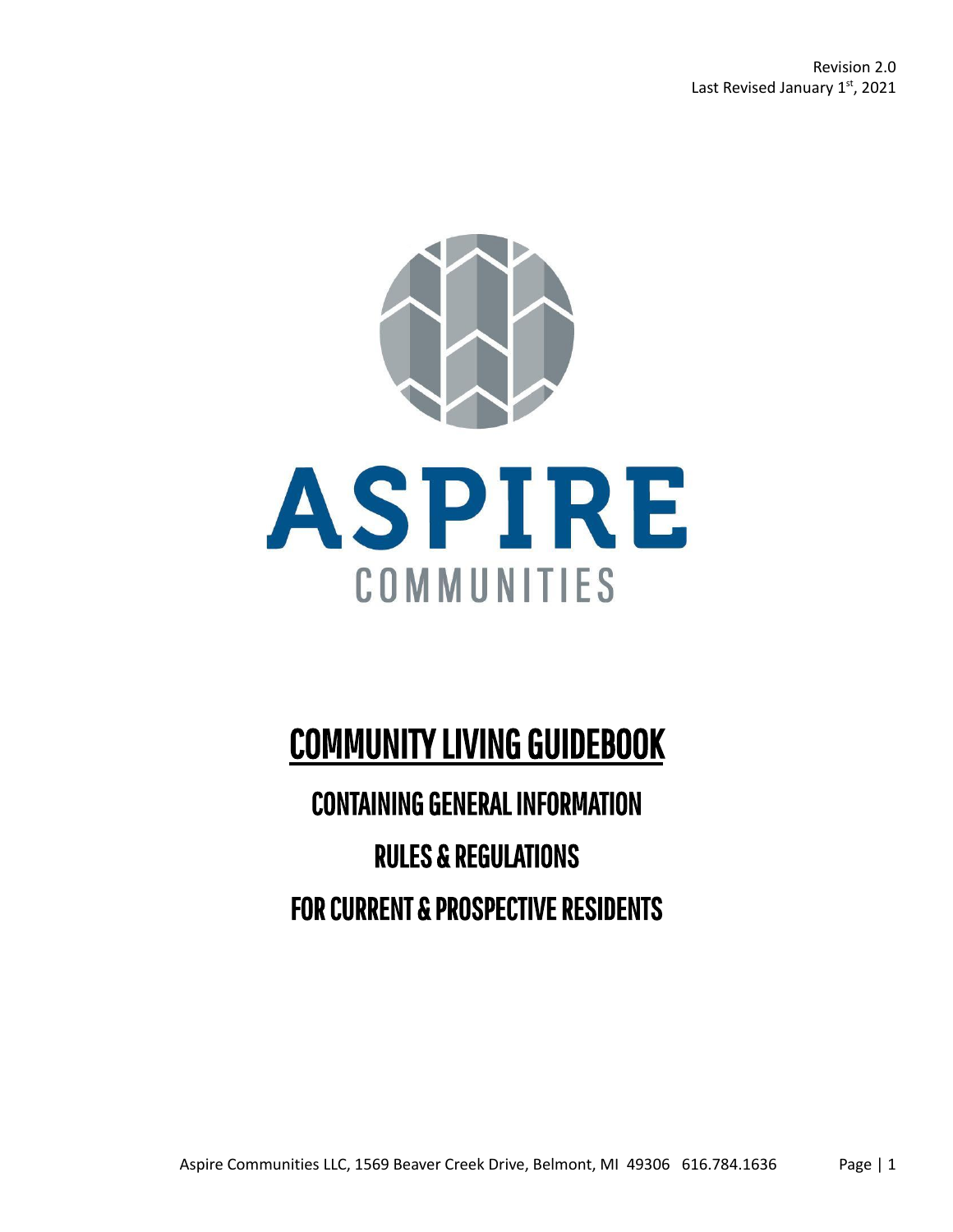# **Table of Contents**

<span id="page-1-0"></span>

| <b>Table of Contents</b>                                                    | $\overline{2}$ |
|-----------------------------------------------------------------------------|----------------|
| <b>SECTION 1: INTRODUCTION</b>                                              | 5              |
| A welcome note from all of us                                               | 5              |
| <b>Key Definitions and Terms</b>                                            | 6              |
| <b>The Community Living Agreement</b>                                       | 7              |
| <b>About this Guidebook</b>                                                 | $\overline{7}$ |
| <b>About Aspire Communities</b>                                             | 7              |
| <b>About Our Residents</b>                                                  | 7              |
| <b>About Community Management</b>                                           | 8              |
| <b>About Our Maintenance Staff</b>                                          | 8              |
| <b>SECTION 2: NEW RESIDENT PRELIMINARY RESPONSIBILITIES</b>                 | 9              |
| <b>Registration Requirements</b>                                            | 9              |
| <b>Other Preliminary Responsibilities</b>                                   | 9              |
| <b>SECTION 3: THE LEAST YOU SHOULD KNOW</b>                                 | 10             |
| <b>Community Office Information</b>                                         | 10             |
| <b>Main Business Office Information</b>                                     | 10             |
| <b>Services Not Provided by Management</b>                                  | 11             |
| <b>Our Guideline Management Process</b>                                     | 11             |
| <b>SECTION 4: AMMENITIES</b>                                                | 12             |
| <b>Recreational Facilities</b>                                              | 12             |
| <b>Clubhouses for Private Events</b>                                        | 12             |
| <b>Swimming Pools &amp; Playgrounds</b>                                     | 12             |
| <b>SECTION 5: GENERAL GUIDELINES</b>                                        | 14             |
| <b>Home and Homesite Maintenance</b>                                        | 14             |
| Landscaping                                                                 | 15             |
| <b>Tree Maintenance and Removal</b>                                         | 16             |
| <b>Maintaining or Construction of Building Accessories and Improvements</b> | 17             |
| <b>Carports</b>                                                             | 17             |
| <b>Steps</b>                                                                | 17             |
| <b>Offside Entry Doors</b>                                                  | 17             |
| <b>Porches &amp; Decks</b>                                                  | 18             |
| <b>Sheds</b>                                                                | 18             |
| <b>Air Conditioners</b>                                                     | 18             |
|                                                                             |                |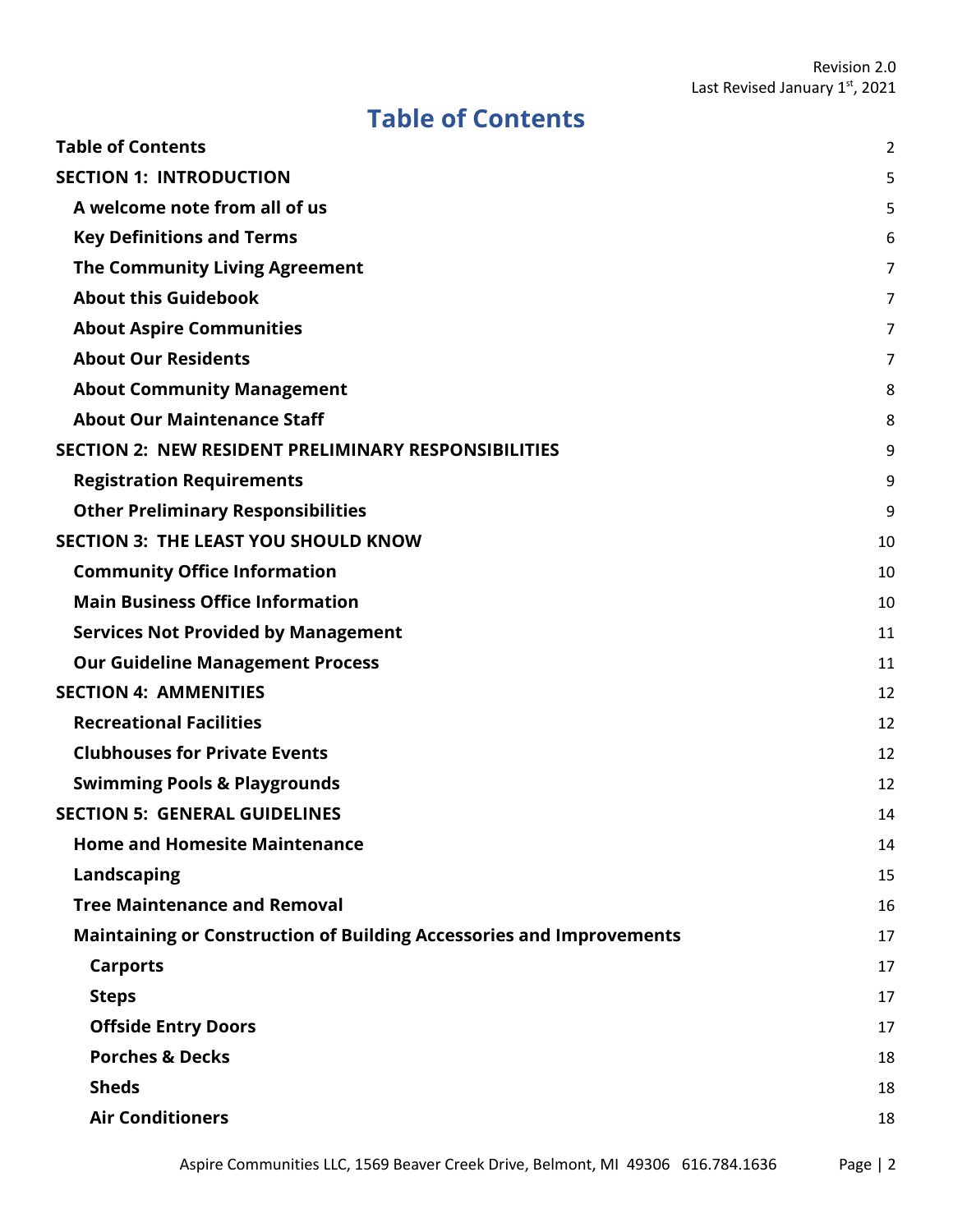Revision 2.0

|                                                                 | Last Revised January 1st, 2021 |
|-----------------------------------------------------------------|--------------------------------|
| <b>Provided Services &amp; Related Guidelines</b>               | 19                             |
| <b>Trash Removal &amp; Carts.</b>                               | 19                             |
| <b>Yard Waste Removal</b>                                       | 19                             |
| <b>Water &amp; Sewer</b>                                        | 19                             |
| <b>Electric, Gas, &amp; Telephone</b>                           | 19                             |
| <b>Snow Plowing &amp; Street Maintenance</b>                    | 20                             |
| <b>Traffic, Vehicles &amp; Parking</b>                          | 20                             |
| <b>OTHER POLICIES &amp; PROCEDURES</b>                          | 22                             |
| <b>Pets</b>                                                     | 22                             |
| <b>Signs</b>                                                    | 22                             |
| <b>Noise Control</b>                                            | 23                             |
| <b>Drugs &amp; Alcohol</b>                                      | 23                             |
| Loitering                                                       | 24                             |
| <b>Advertising, Soliciting &amp; Commercial Business</b>        | 24                             |
| <b>SECTION 6: FINANCIAL &amp; LEGAL MATTERS</b>                 | 25                             |
| <b>Payment of Rent</b>                                          | 25                             |
| <b>Evictions</b>                                                | 26                             |
| <b>Trespass</b>                                                 | 27                             |
| <b>Important Notice: Emergency Sheltering</b>                   | 27                             |
| <b>Equal Application For Guidelines</b>                         | 28                             |
| <b>Addendums</b>                                                | 28                             |
| <b>Amendments</b>                                               | 28                             |
| <b>Loss &amp; Liability Insurance</b>                           | 28                             |
| Disclaimer(s)                                                   | 28                             |
| <b>SECTION 7: APPENDICES</b>                                    | 30                             |
| Appendix A: The Home Purchasing Process & Joining the Community | 30                             |
| <b>Appendix B: Qualifications of New and Pre-Owned Homes</b>    | 35                             |
| <b>Appendix C: Installation of a Manufactured Home</b>          | 36                             |
| <b>Appendix D: Resale and/or Removal of Home</b>                | 39                             |
| <b>Appendix E: Homeowner's Resale Inspection</b>                | 41                             |
| <b>Amendments</b>                                               | 42                             |
| The Community Living Agreement & Acknowledgement                | 45                             |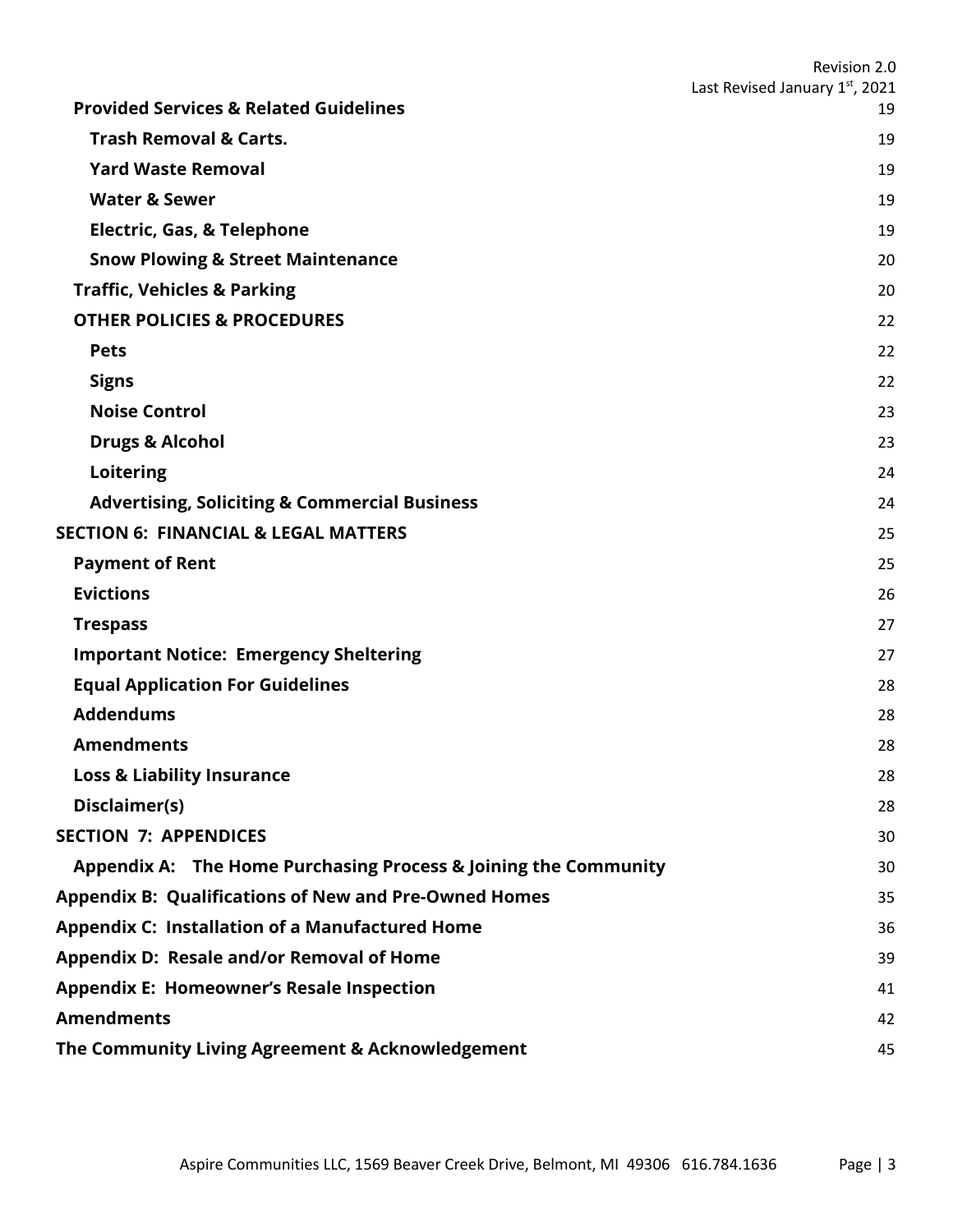# **SECTION 1: INTRODUCTION**

### <span id="page-3-1"></span><span id="page-3-0"></span>**A welcome note from all of us**

Welcome to our community! We are so pleased you decided to choose an Aspire Community for your new home and look forward to having you.

We will do our best to serve you with a well-maintained, attractive, peaceful and safe neighborhood. In order to ensure we are all working well together, we've outlined our community guidelines in this guidebook. These guidelines also encompass state, county and local requirements and are enforced accordingly. Please read carefully and save a copy for reference.

Our guidelines are reviewed regularly and revised as necessary to stay relevant and meet the goals set forth for our communities. If you have any questions or input on these guidelines, we invite you to contact our main office. We are happy to help.

Welcome Home,

The Team at Aspire Communities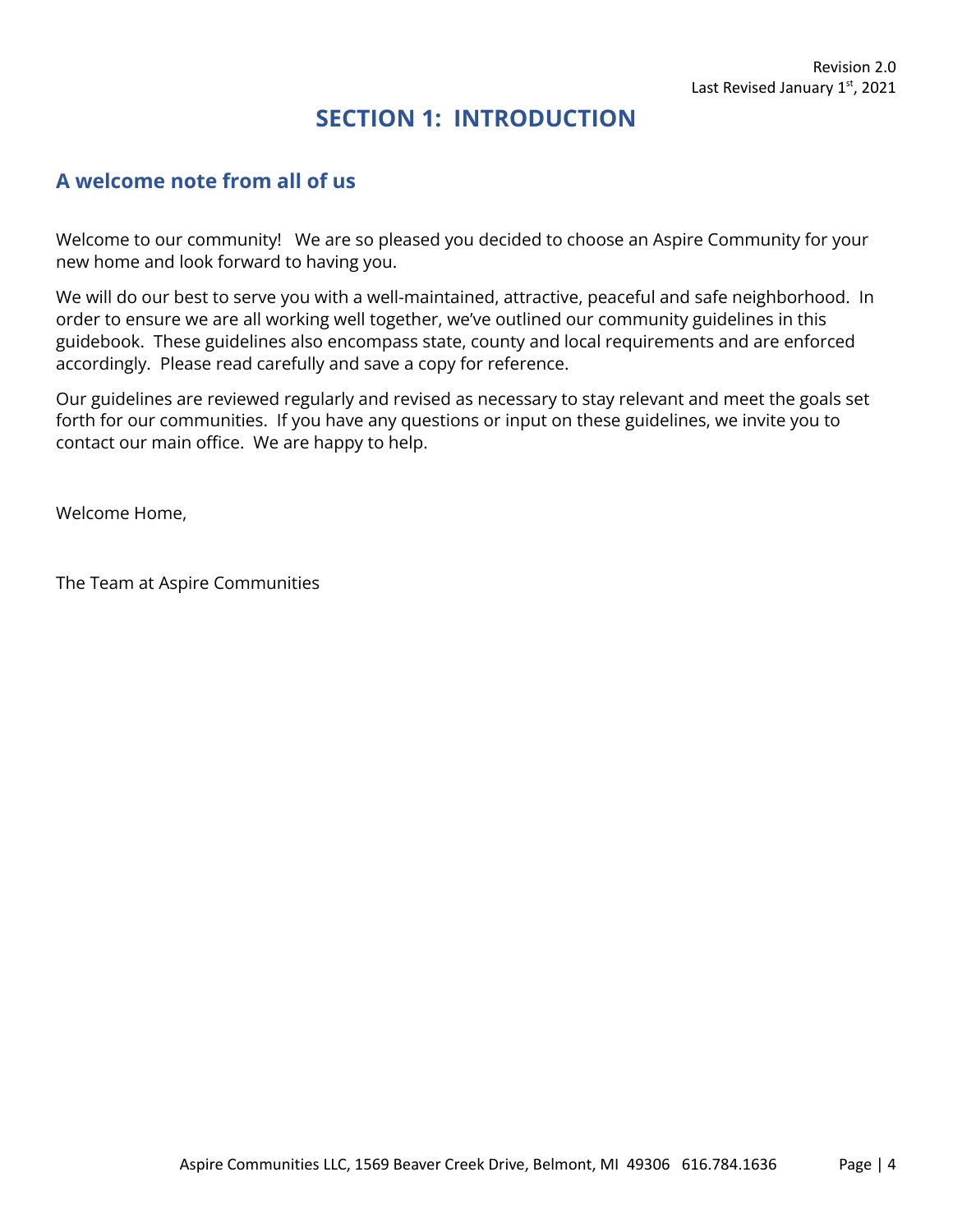#### <span id="page-4-0"></span>**Key Definitions and Terms**

**Tenant:** A tenant is specifically the person or persons who are the leaseholders for any homesite.

**Resident:** All adults (18 or older) registered as living in the home are to be considered "Residents" for the purpose of these Guidelines for living. All residents are considered to be bound by the Guidelines and violations by any resident will result in the enforcement policy, including possible eviction, towards all occupants of a home.

**Occupant:** All persons living in a home are considered occupants, regardless of age.

**Management:** Any personnel employed at any of the listed communities below are collectively referred to as "Management"

Aspire Communities LLC

Northern Estates North LLC

Northern Estates South LLC

Woodland Estates Mobile Home Park LLC

Lakeview Village

Harbor Springs Estates LLC

Whispering Pines Property Management LLC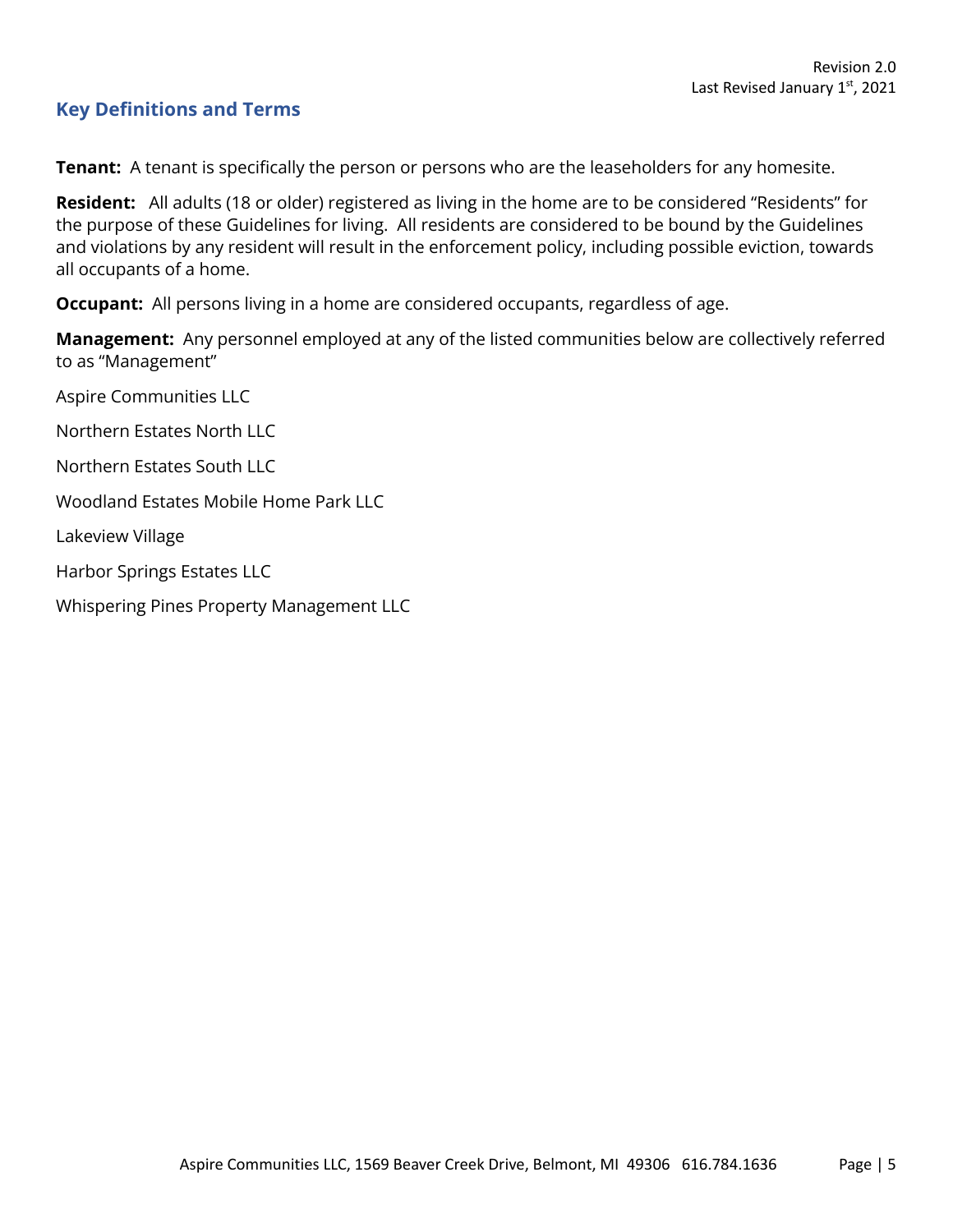#### <span id="page-5-0"></span>**The Community Living Agreement**

Before moving into the community, residents will be required to sign a "Community Living Agreement". This agreement is located at the back of this guidebook. The agreement indicates that the resident has received a copy of the guidebook, has read and understands the guidelines within and agrees to fully comply with those guidelines, as well as future amendments and revisions. In addition, resident also agrees to follow all state, county, township and city laws and ordinances.

These guidelines exist to provide the best possible living experience for all residents, and we look forward to your cooperation with your neighbors, the staff and management of Aspire Communities.

A resident's failure to comply with the guidelines in the Community Living Guidebook may result in initiating an enforcement process up to and including termination of tenancy as allowed by law.

#### <span id="page-5-1"></span>**About this Guidebook**

This guidebook outlines the policies and procedures for our communities.

While it is intended to be as complete as possible, Management reserves the right to amend, add, delete or clarify the contents at any point with proper notice as required by law.

#### <span id="page-5-2"></span>**About Aspire Communities**

Aspire Communities LLC (AC) is the management entity that oversees the following privately held and independently operated communities.

Our communities and locations are:

- Northern Estates North (Belmont, MI)
- Northern Estates South (Belmont, MI)
- Woodland Estates (Rockford, MI)
- Whispering Pines (Sparta, MI)
- Lakeview Village (Boyne City, MI)
- Harbor Springs Estates (Harbor Springs, MI)

In addition, Aspire Communities oversees the operations of Big Brown Storage (formerly named Northern Self Storage), located in Belmont, MI.

#### <span id="page-5-3"></span>**About Our Residents**

Our communities are made up of residents who have purchased homes and live in the community for the cost of lot rent. We do not rent homes. Those living in the community have made a serious and long-term commitment to living within the community with the expectation that there would be high, but reasonable standards for homeowners for the care and upkeep of their own homes and homesites, as well as those of their neighbors.

#### <span id="page-5-4"></span>**About Community Management**

Community Management (hereafter referred to as Management) is in place to ensure a well-maintained community. Among other responsibilities, the following generally defines the role of Management:

- Being accessible to residents for questions, concerns and input.
- Ensuring care and maintenance of the infrastructure, including roads and utilities (to the point of access), landscaping and common areas, playgrounds, pools, clubhouses and other amenities.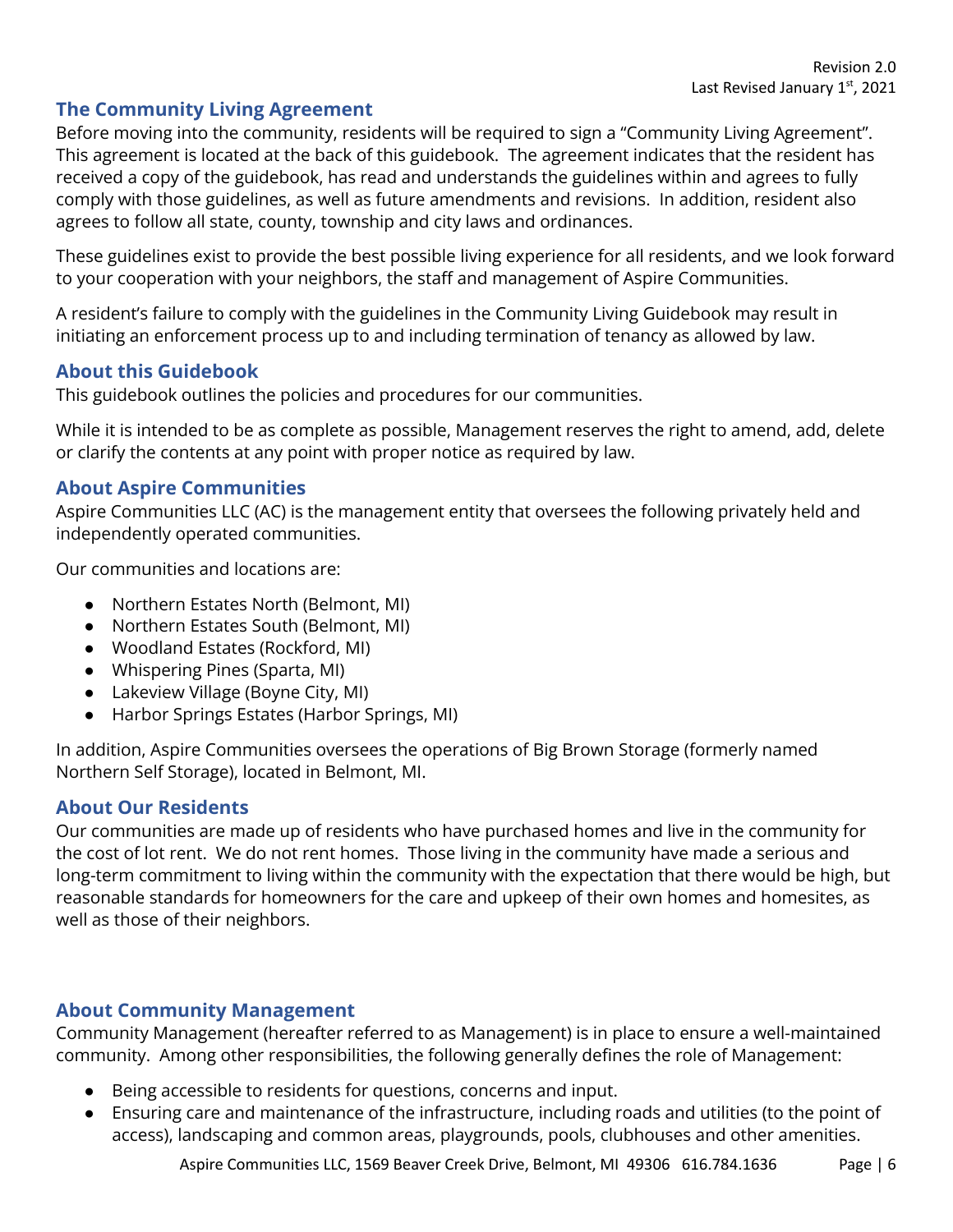- Monitoring the community for safety, sanitation, cleanliness and care.
- Coordinating community events and activities.
- Ensuring residents follow community guidelines, observation, feedback from other residents, and conducting regular site visits and seasonal inspections.
- Collecting rent.

While Management will process and act on complaints where legally permissible, it is not the responsibility of Management to directly address:

- Disputes between neighbors for issues that are not related to community guidelines as stated in this guidebook.
- Noise complaints and other domestic issues which should be reported to local law enforcement.
- Repairs and maintenance of resident homes.
- General lawn and tree care, upkeep of the homesites themselves, and other homeowner responsibilities.

#### <span id="page-6-0"></span>**About Our Maintenance Staff**

Management employs maintenance, groundskeeping and janitorial staff for the upkeep and care of the community. Their primary purpose is to maintain the common areas of the community, including amenities, buildings, grounds and infrastructure such as roads, street lighting and general utilities.

Maintenance team members are not able to assist residents with home and homesite issues, including most utility issues, as detailed in this guidebook, except in the instances such as the following:

- Some warranty work when authorized by the manufacturer.
- When utility or similar issues are determined to be the responsibility of Management.
- For corrective issues when residents are out of compliance due to neglect in which case fees will result.
- Paid services that Management may make available from time to time.

<span id="page-6-1"></span>All requests for maintenance should be made by contacting the Community Office.

# **SECTION 2: NEW RESIDENT PRELIMINARY RESPONSIBILITIES**

The following requirements detail responsibilities that must be completed by resident in the time frame immediately surrounding move-in dates, or in the event of changes to the relevant circumstance.

#### <span id="page-6-2"></span>**Registration Requirements**

If any of this information changes AFTER time of initial application, updates must be submitted to Management at the orientation, or upon moving into the community

**Resident Registration** – All residents living in the home must be registered with the Management. All residents who move in that are presently over the age of 18 will be required to go through the community background check and approval process prior to moving into the home. Maximum occupancy is 2 persons per bedroom. (I.E. 2 occupants for a 1-bedroom home, 6 occupants for a 3-bedroom home, etc….)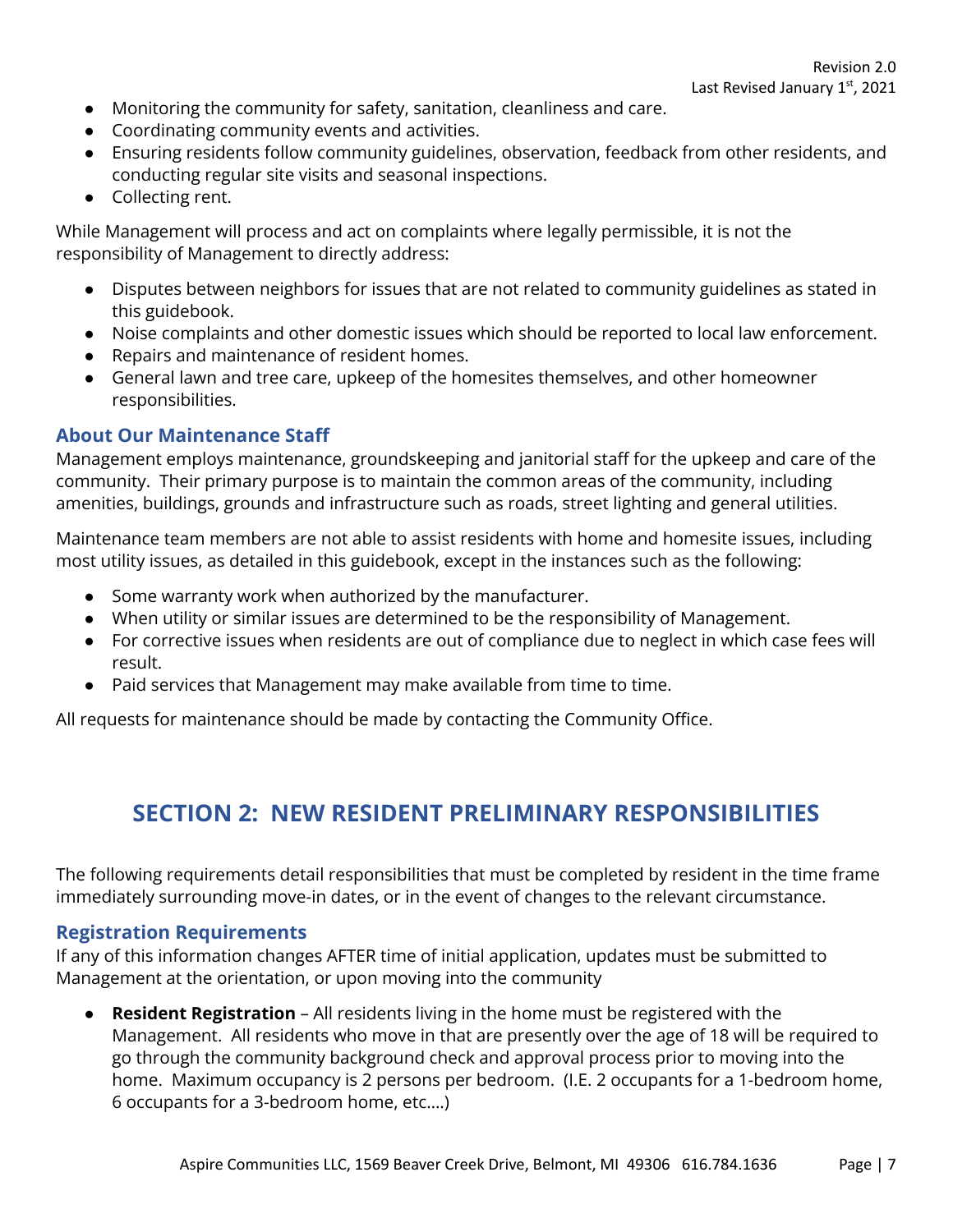- **● Vehicle Registration** All vehicles belonging to residents must be registered with Management. Generally, this will occur at orientation. However, if vehicles are replaced or added at any time, the resident has 30 days to notify Management. See "Vehicle Policy" for further details.
- **● Pet Registration** –All pets living in the home must be registered with Management. Generally, this will occur at orientation. However, if any new pets are added at any time, the resident has 30 days to notify Management. See "Pet Policy" for further details.

#### <span id="page-7-0"></span>**Other Preliminary Responsibilities**

**Owner of Record -** Resident shall at all times be the owner of the manufactured home and his/her name must appear on the Certificate of Title. Home must be titled by the state of Michigan and a copy provided to Management within 60 days of occupancy.

**Mail Service -** Mailboxes are serviced by the post office. To be assigned a mailbox and receive keys, please contact your local post office directly.

**Storage Shed** - Adding a shed is encouraged, but not necessarily required. If guidelines for home and homesite maintenance can be followed without a shed, Management will not require one. If resident is unable to follow these guidelines, Management reserves the right to require a shed to be installed within 30 days of notification. See the "Shed Policy" and the "Home and Homesite Maintenance" sections for further details.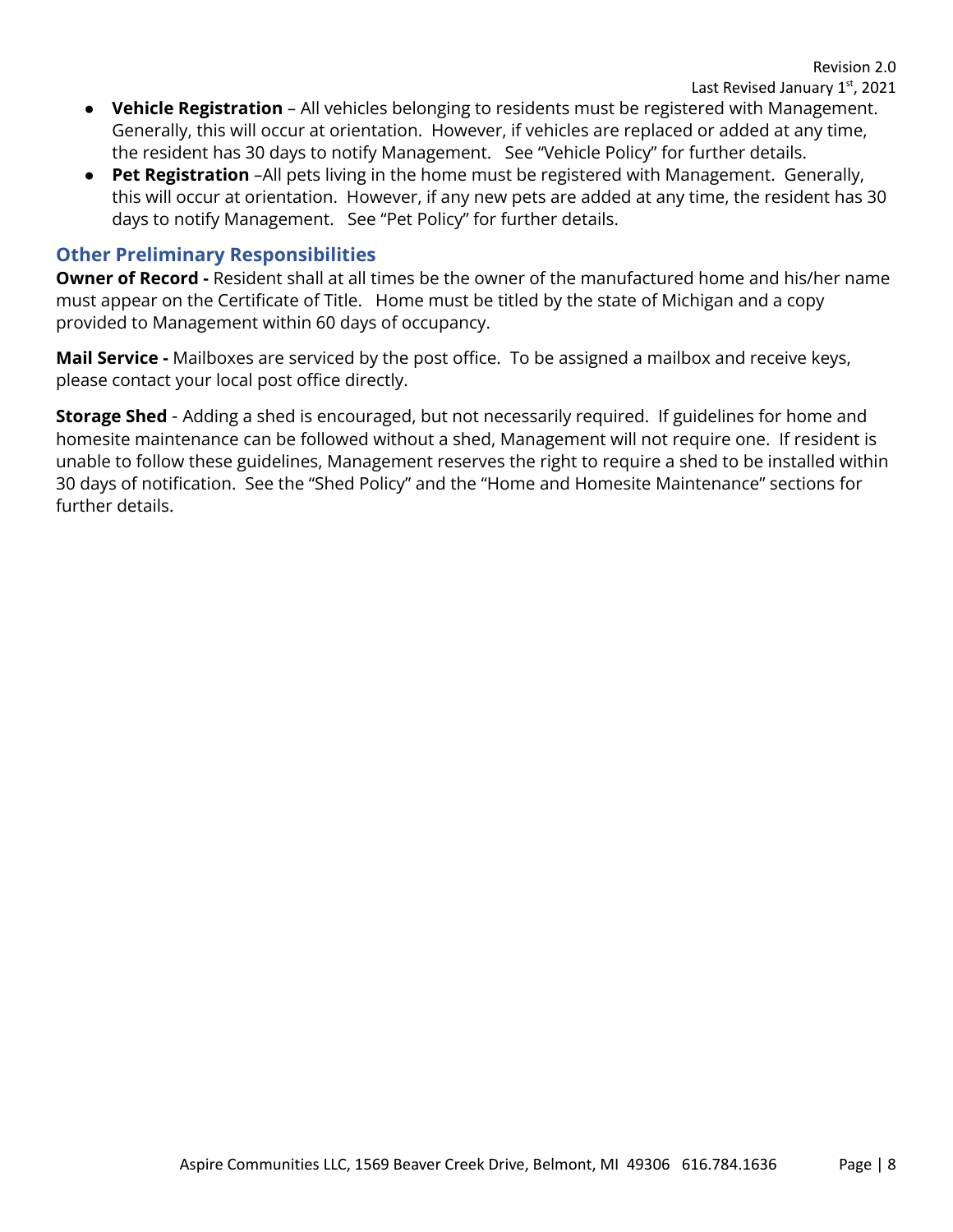# **SECTION 3: THE LEAST YOU SHOULD KNOW**

#### <span id="page-8-1"></span><span id="page-8-0"></span>**Community Office Information**

Our Community Offices are open and available to assist residents with their community related issues. Office hours vary by location and personnel, and are posted online at our website, [www.aspire-communities.com](http://www.aspire-communities.com)

Office hours are subject to change without notice.

Offices are generally closed on all holidays and weekends. Offices may be closed as needed to accommodate staff training, vacation schedules, and other events, in which case a call service may be utilized to ensure resident support is available.

### <span id="page-8-2"></span>**Main Business Office Information**

Our Main Office for general business operations is currently located in the same building as our Community Office for Northern Estates.

Northern Estates 1569 Beaver Creek Drive Belmont, MI 49306

Hours: Mon-Fri 9-5

| Phone:                 | 616.784.1636                   |
|------------------------|--------------------------------|
| For General Inquiries: | info@aspire-communities.com    |
| For Storage Inquiries: | storage@thebigbrownstorage.com |

**Rent Due Date** - Rent is due on the 1<sup>st</sup> of the month.

Late Fees - If rent is not paid by the 5<sup>th</sup> of the month, a late fee of \$30.00 will be applied. If not paid by the 20 th of the month a second late fee of \$20.00 will be applied. See "Payment of Rent Policy" for details.

**Trash Pickup** – All of our communities have curbside pickup. Please check with Management to determine day of pick up. See "Services Provided" for details regarding trash and other waste removal.

**Maintenance Emergencies** - Management has on call personnel available for emergency situations related to the property and its facilities, 24 hours a day. The after-hours emergency number is 616-776-9695. Examples of emergencies include hazards such as downed trees, sewer issues, etc...

For fires and immediate life-threatening situations, call 911

#### <span id="page-8-3"></span>**Services Not Provided by Management**

The following is a basic list of items that are the not the responsibility of Management. The overall summary is that as a homeowner, the residents are tasked with the care of their home and yard, just as if they lived in a traditional stick-built home.

**●** Management is not responsible for the repairs to resident's home or accessories on the homesite.

Aspire Communities LLC, 1569 Beaver Creek Drive, Belmont, MI 49306 616.784.1636 Page | 9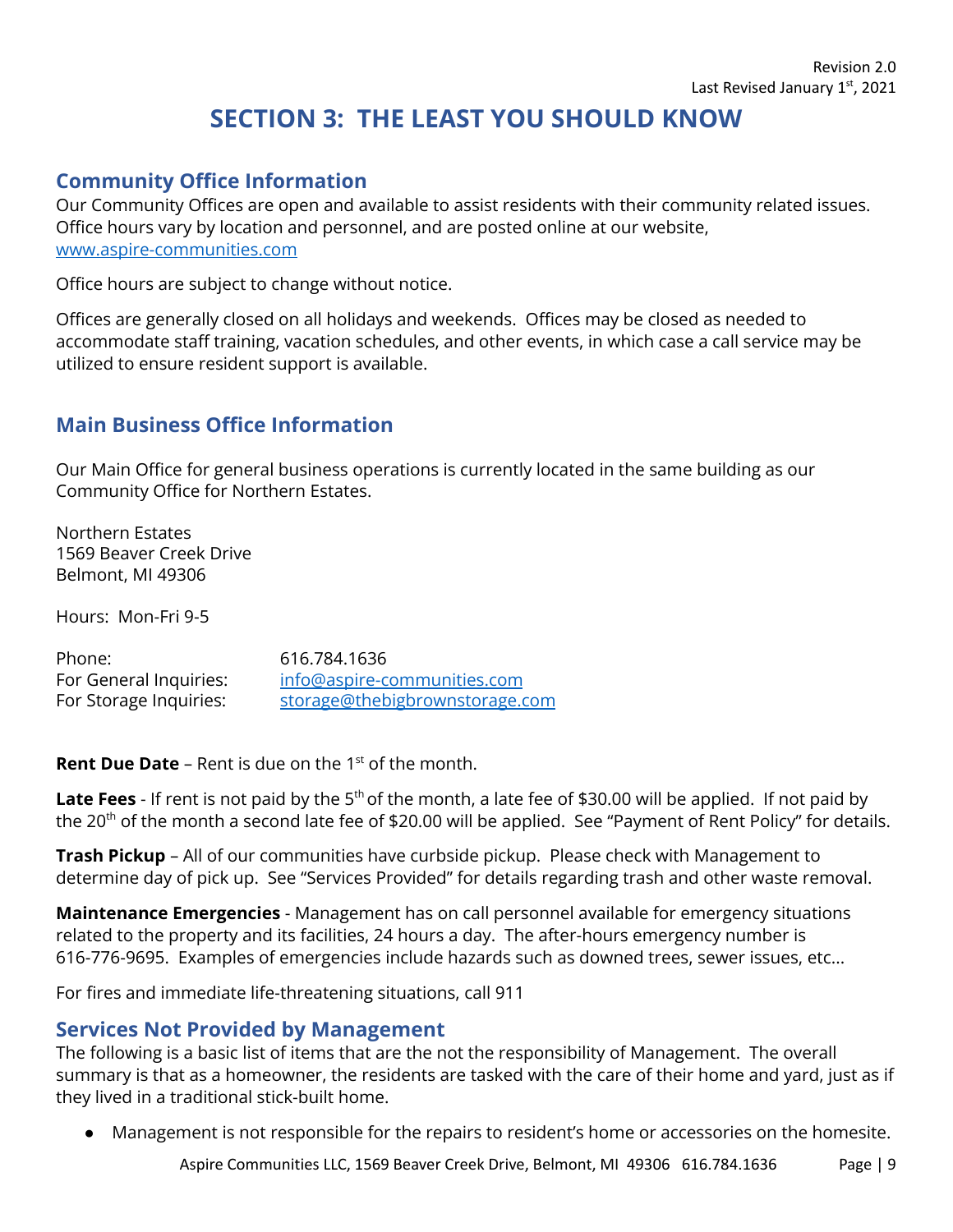- **●** Management is not responsible for repair and maintenance to any utility service, beyond the point of connection to the resident home, such as the water riser.
- **●** Management is not responsible for any homesite care and maintenance after the sale, such as yards, normal tree care/trimming, etc…
- **●** These examples are not all-inclusive but provide a general representation. For details, see the relevant section(s) of this guidebook or contact Management.

### <span id="page-9-0"></span>**Our Guideline Management Process**

It is our intention to partner with residents to ensure an aesthetic, well-maintained community, without the need for heavy-handed enforcement. Your cooperation is adhering to guidelines greatly simplifies this. Here's what you can expect from us:

**Regular Spot Checks** –Management will walk or drive through the communities multiple times per week to be on the lookout for any general aesthetic, safety or regulatory concerns with the maintenance and upkeep of the homes and homesites.

- If a concern is noted during a spot check, you may be notified with a "friendly reminder" and request to address the issue. This may be as simple as a knock on the door, a phone call, email or a "door hanger" type notification, that the resident is expected to address in a reasonable time frame. Certain issues may require immediate response. Upon verifying completion, generally no other action will occur.
- Repeated concerns or failure to address concerns may result in escalation of enforcement.

**Seasonal Home and Site Inspections** – Homes and homesites are thoroughly inspected every spring, using a standardized process to ensure the desired level of care and upkeep is taking place to maintain both the home and homesite.

- 60 days will generally be allowed for repairs and maintenance, provided there is no immediate safety issues or severe neglect issues.
- Extensions may be requested for financial or practical reasons Please contact Management to request an extension.

**Special Note Regarding Outdoor Issues** – If outdoor items have not been addressed as requested, Management reserves the right to enter the homesite and perform all required maintenance. Fees will apply as a result of such maintenance and will be charged to the resident and collectible as part of the following month's rent payment.

<span id="page-9-1"></span>See Home & Homesite Appearance & Maintenance for further details including fees.

# **SECTION 4: AMMENITIES**

### <span id="page-9-2"></span>**Recreational Facilities**

- **●** Community rooms, card rooms, swimming pools, patios, or any other buildings are for the exclusive use of residents and their guests unless otherwise approved by Management.
- **●** Guests must be accompanied by resident at all times.
- **●** Posted regulations for proper use of all facilities will be observed.
- **●** Equipment and facilities are to be used at your own risk.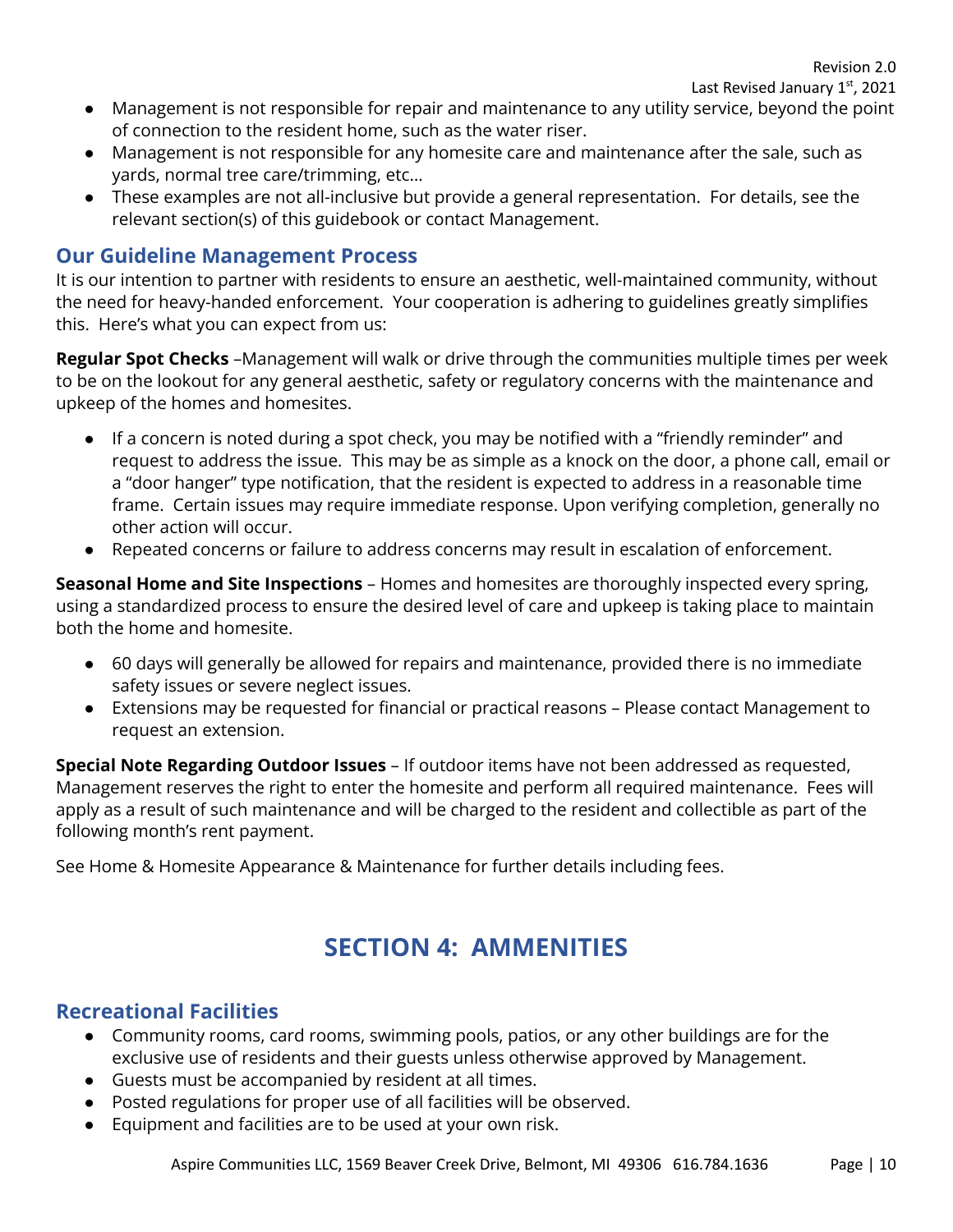- **●** Users will be held responsible for damage or breakage.
- **●** Please report any irregularities in the operation of these conveniences to Management immediately.

### <span id="page-10-0"></span>**Clubhouses for Private Events**

- The clubhouse and its facilities may be made available to resident and their guests only.
- Reservations for private parties and gatherings should be made in advance and will be accepted providing there are no reservations with deposits.
- In communities where the clubhouse and community office are in the same area, parties cannot be booked during business hours.
- A refundable deposit of \$200 is required prior to use and will be returned once Management has determined that the facilities were left in an orderly, clean and undamaged condition.
- Resident is financially, legally, and otherwise responsible for all other expenses related to repair of any damage.
- Use of the facility is not to disturb the peace and quiet of the community.
- The swimming pool cannot be used during an event.
- Alcoholic beverages, tobacco and marijuana are not permitted within or outside of the clubhouse or on any common grounds.

# <span id="page-10-1"></span>**Swimming Pools & Playgrounds**

- No lifeguard is on duty
- Smoking will not be permitted on playground areas, or in the fenced in areas of the pool or within 25 feet of the pool entrance.
- Pools are typically open from Memorial Day weekend through Labor Day weekend.
- Pool hours are 11:00 AM 9:00 PM, seven days a week.
- Children under 14 must be accompanied by an adult to enter the pool area.
- Incontinent persons will not be permitted to use the swimming pool for sanitary health and safety reasons.
- Residents and guests must sign in when entering the pool, unless using a keycard.
- Residents are limited to two guests at the pool.
- No food, alcoholic beverages or glass containers are permitted in the pool area.
- Admission to the pool may be denied to those obviously suffering from heavy colds, coughs, or inflamed eyes or ears. Swimmers must be free of any skin conditions, bandages or open sores.
- Pool attendants when available reserve the right to limit the number of residents and their guests in the pool.
- No pets are permitted in the pool area.
- The pool will be closed during storms of any nature and whenever the temperature drops below 70 degrees Fahrenheit.
- The pool area is for the enjoyment of the residents. We ask that there be no loitering in the pool area. We invite all our residents to use this facility, but if residents are not swimming or sunbathing, please leave the pool area.

Violation of the pool guidelines will be sufficient cause for suspension of pool privileges for a minimum of two weeks. Continued violations will be just cause for permanent cancellation of privileges or more stringent action to be taken by Management.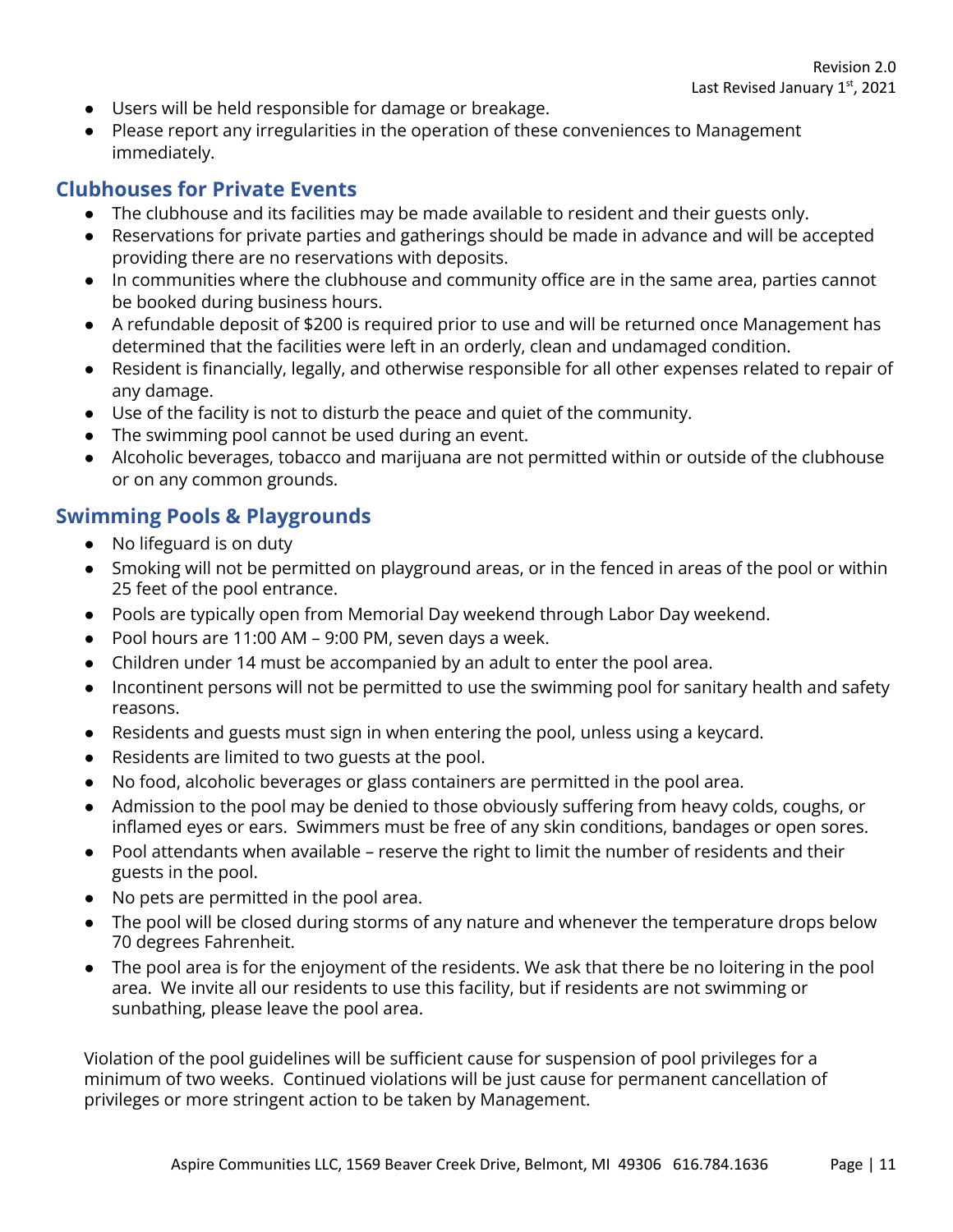# **SECTION 5: GENERAL GUIDELINES**

#### <span id="page-11-1"></span><span id="page-11-0"></span>**Home and Homesite Maintenance**

Ultimately, it is the residents who are responsible for the upkeep of their home and rented homesites, including driveways, sidewalks, lawns, etc… Resident must ensure the exterior of the home itself is kept clean and in good repair, and that the homesite is well cared for. The interior of the home, when visible from the outside, must represent good appearance and care. The following list details the primary responsibilities of the resident.

#### **All maintenance issues that Management determines are necessary to perform due to neglect by the resident and/or failure to comply with community notifications will be billed at \$50 per half** hour of work. A minimum of half hour is charged for each visit. These rates are subject to change **with or without notice.**

- **● Home Address** Address numbers must be always visible and legible from the street. Numbers must be block style numbers at least 3" in height on the front of the home.
- **● Windows and Doors** All windows and doors are to be in good condition. Broken windows are to be repaired immediately. Plastic may not be used for replacement.
- **● Window Treatments** Where desired, any installed window blinds, curtains or other dressings, must be specifically designed for window treatment and kept in good condition. No other coverings such as sheets, towels, blankets, insulation, etc are to used as window treatments.
- **● Painting** Homes with vertical metal siding, shutters, trim, wooden sheds, stairs and decks must be repainted (or stained in the case of wood if desired) as necessary. Paint colors must receive approval from Management.
- **● Winterizing** No temporary exterior attachments are permitted. Plastic for storm windows, insulating of skirting, etc…must be on the interior of the home
- **● Homesite Changes** Any changes in size, space, additions or attachments must first be approved by Management.
- **● Clotheslines** No clotheslines or lines of any kind are permitted. No towels, rugs, wearing apparel or other forms of laundry of any description may be hung outside the home.
- **● Flags & Flagpoles** Flags and flagpoles require specific approval by Management prior to being installed. American, state, county, public service and school flags are typically the only flags allowed. Flags of a political nature or that contain social or cause-based messaging are not permitted.
- **● Outdoor Fire Pits** Are governed by local townships, cities, and fire departments. Therefore, it is the responsibility of each resident to obtain approval for the use of this type of equipment from the local municipality. Only self-contained portable firepits or chimneys that have spark arresting lids where the firewood is contained with screen meshing will be permitted. A liability waiver and restrictions form must be signed in the community office. Firewood is to be stored at the rear of the home in a neat and attractive manner. Firewood storage is limited in size to a pile 2' wide x 8' long x 4' high.
- **● Patio & Lawn Furniture** Shall be maintained in a safe and attractive condition and will be stored in the shed during winter months. Fold-down furniture, bag chairs, etc will be stored when not in use.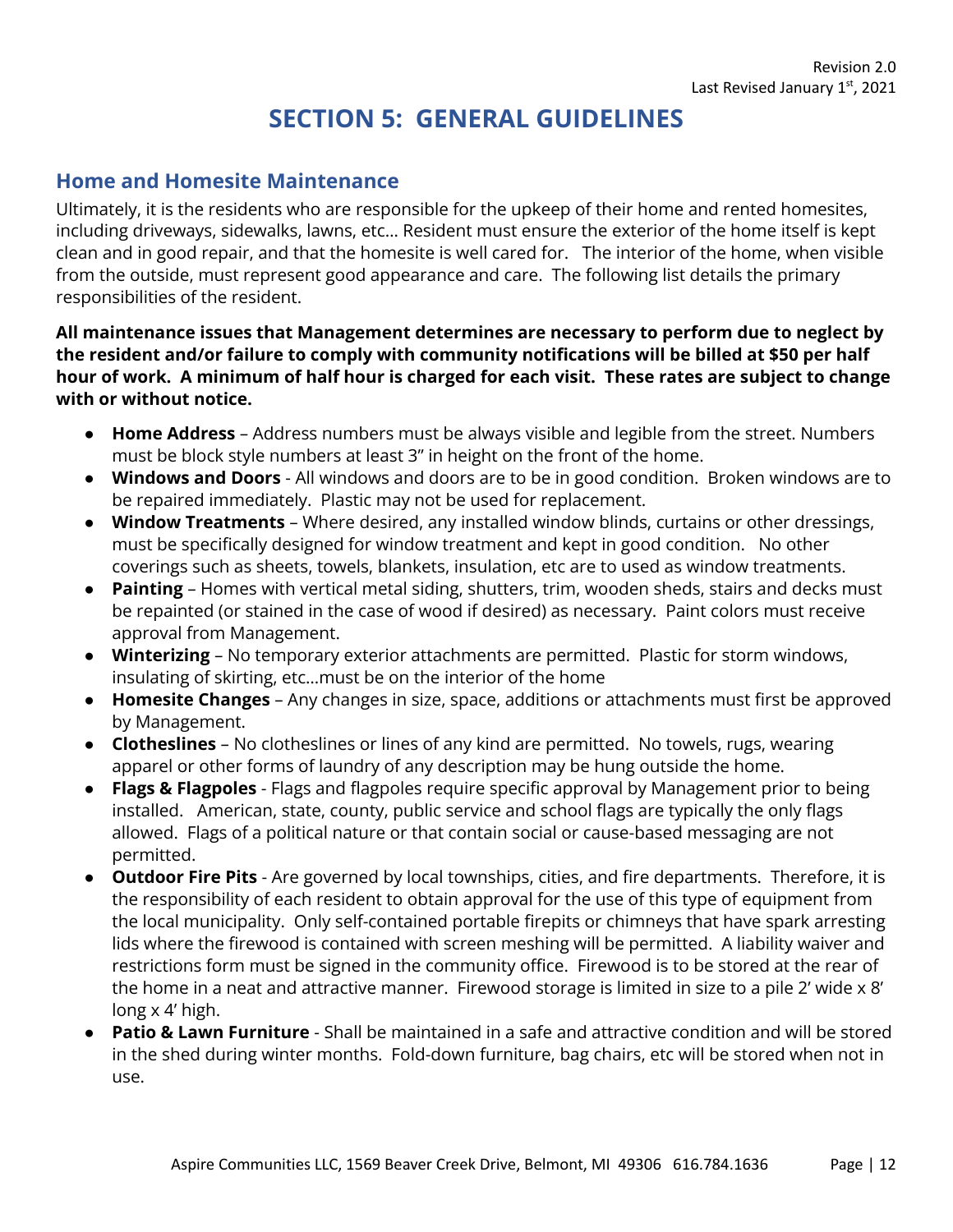- **● Small Wading Pools** 6 foot in diameter and a maximum of 12 inches deep will be permitted if located on patio or frequently moved to protect grass area. Wading pools shall never be left unattended or filled.
- **● Small Sandboxes** 4 feet by 4 feet maximum are permitted if located on a patio area to protect the grass.
- **● Other Outdoor Play Equipment** Swings, slides and playhouses are not permitted on individual homesites.
- **Canopies, Tents & Gazebos** Permanent or semi-permanent installations may not occur without approval of Management. Short-term installations of 7 days or less for specific events may be permitted with prior approval. Camping style tents are not permitted, except for single overnight family activities and must be removed the following day.
- **Fencing** No fencing of any kind is permitted on any homesite.
- **● Yard Cleanliness** Yards must be kept neat and free of litter, including pet droppings.
- **● Outside Storage** Only a covered garbage container and a grill in good condition may be kept outside the home. All tools, lawn mowers, toys and miscellaneous items must be stored in the home or storage shed when not in use. Storage of combustible items such as grills, propane, small engine equipment, etc... under the home is not permitted.
- **● Lawn Care** Lawns are to be mowed, trimmed, raked, seeded, fertilized and properly watered to maintain a healthy and attractive appearance. If lawn care items have not been addressed as requested, Management reserves the right to enter the homesite and perform all required maintenance. Mowing and trimming work may automatically occur if not addressed within 7 days of initial notice, and fees charged to the resident and collectible as part of the following month's rent payments.
- **● Sidewalks/Patios/Driveways/Parking Spaces** Must be kept clean of dirt, debris, weeds, snow, ice, oil/fluid leak stains, etc…
- **● Snow Removal** All shoveled snow must be thrown onto the homesite, not into the street.
- **General Pest Removal** As part of basic care of the homesite, residents are responsible for typical, basic pest control on their homesite and in their home – spraying for ants, grubs, bees, etc.

# <span id="page-12-0"></span>**Landscaping**

- Vegetable gardens, including in-ground or raised beds and other general landscaping requires the specific approval of Management to ensure no interference with underground installation, local and state codes, or the desired aesthetics of the community.
- Landscaping beds must be kept trimmed and weeded and mulch refreshed as necessary.
- Shrubs, trees, and ornamental bushes must be trimmed as required.

### <span id="page-12-1"></span>**Tree Maintenance and Removal**

- **●** Normal maintenance and trimming of trees on resident's homesite is the responsibility of the resident.
- **●** Trees are considered permanently attached to the property and therefore, become the property of Management. Trees may not be removed without approval of Management.
- **●** If a resident has reason to believe that a tree or tree limb presents a dangerous condition within the community, resident is to request the tree limb be removed. This request is to be put in writing and dropped off or emailed to the community office. Management will evaluate the tree and determine whether the tree or limb will be removed at its sole discretion.

Aspire Communities LLC, 1569 Beaver Creek Drive, Belmont, MI 49306 616.784.1636 Page | 13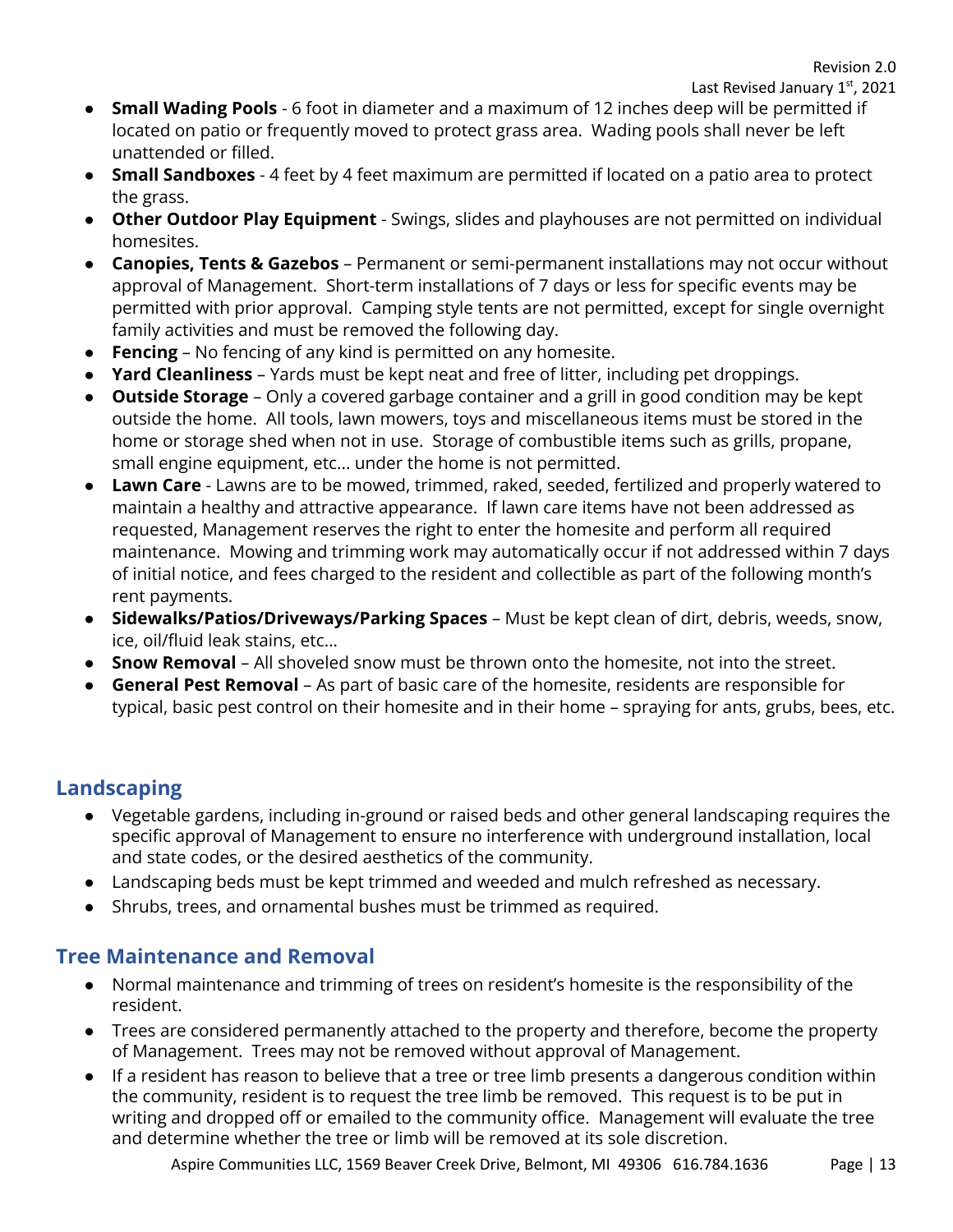**●** Trees, either in whole or in part, will be removed from the premises that are considered dangerous, diseased beyond saving, or interfere with the desired aesthetics of the community. This decision will be at the sole discretion of Management.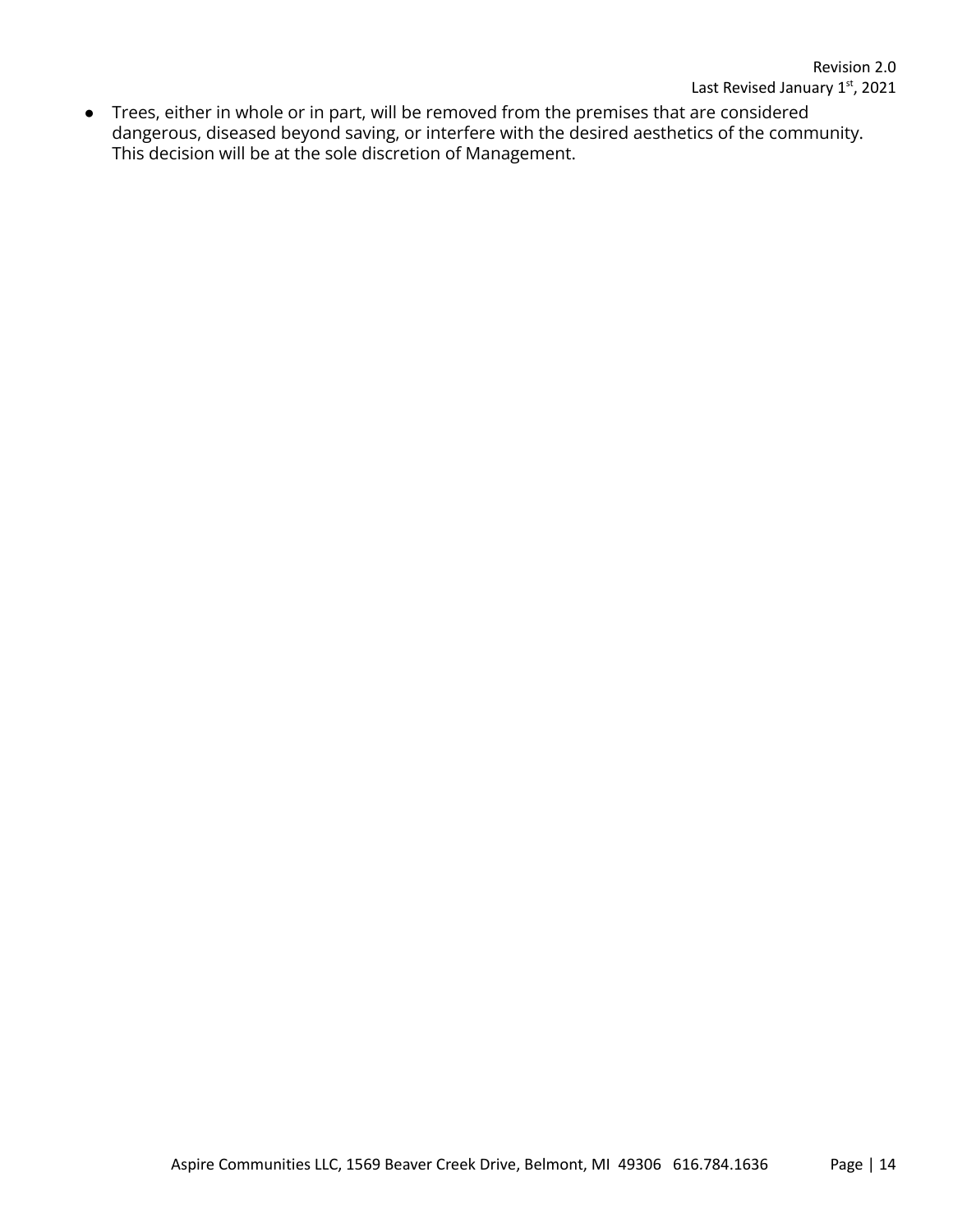### <span id="page-14-0"></span>**Maintaining or Construction of Building Accessories and Improvements**

**Construction of any kind must be approved in advance by Management, in writing to ensure accordance with local, state and Management requirements.** Approval requires specific written plans containing a diagram depicting improvements and listing materials that are to be used. All exterior alterations or improvements must meet state and local building codes.

- Building permits are required for outside improvements and additions in most of our communities. Residents are responsible to ensure proper permits are obtained before work is commenced.
- Per state law, any contractor working on manufactured homes must be licensed by the Commerce Department and the contractor must show proof of Workers Compensation and Liability Insurance.
- Resident must contact MISS DIG (1-800-482-7171) to verify the locations of any underground utilities.
- Management has to verify location of underground water and sewer utilities.

#### <span id="page-14-1"></span>**Carports**

- Carports are to be constructed from quality wood with shingles OR fabricated from aluminum specifically designed for awning applications and installed in a safe and decorative manner.
- Support pillars must be a 4' or more from the closest edge of the internal road and 2' or more from the edge of a common sidewalk if provided.
- Roof overhang shall be set back 2' or more from the edge of an internal road.

#### <span id="page-14-2"></span>**Steps**

- Step plans must meet all state and local standards.
- Steps must be either synthetic material specifically designed for steps, or pressure treated wood.
- Proper handrails must be attached.
- Steps are to be maintained in a safe and attractive manner painted or stained as needed. Generally, pressure treated wood must season for one year, and then should be painted or stained immediately after.
- Any hollow openings on the back side of steps may not be used for storage.
- If an opening is visible, it must be closed off with material consistent with the décor of the steps or home. Lattice or other covering must be trimmed to fully close opening consistent with yard grade and step design.
- Handicap ramps will be permitted for disabled residents. Resident must submit construction plans to Management for approval. Upon moving out, handicap ramp may require removal. Please contact Management for instruction.

#### <span id="page-14-3"></span>**Offside Entry Doors**

- Off-side entry doors are intended primarily as an emergency exit.
- As doors often face neighbor's front yard, they may not be used as a primary entrance.
- Steps are required at off-side entry doors and must be maintained as detailed elsewhere.

#### <span id="page-14-4"></span>**Porches & Decks**

- All porches and decks must be constructed of treated wood or synthetic material specifically designed for these applications.
- All exposed sides are to be skirted. Wood plank or sheeting type skirting is not permitted.

Aspire Communities LLC, 1569 Beaver Creek Drive, Belmont, MI 49306 616.784.1636 Page | 15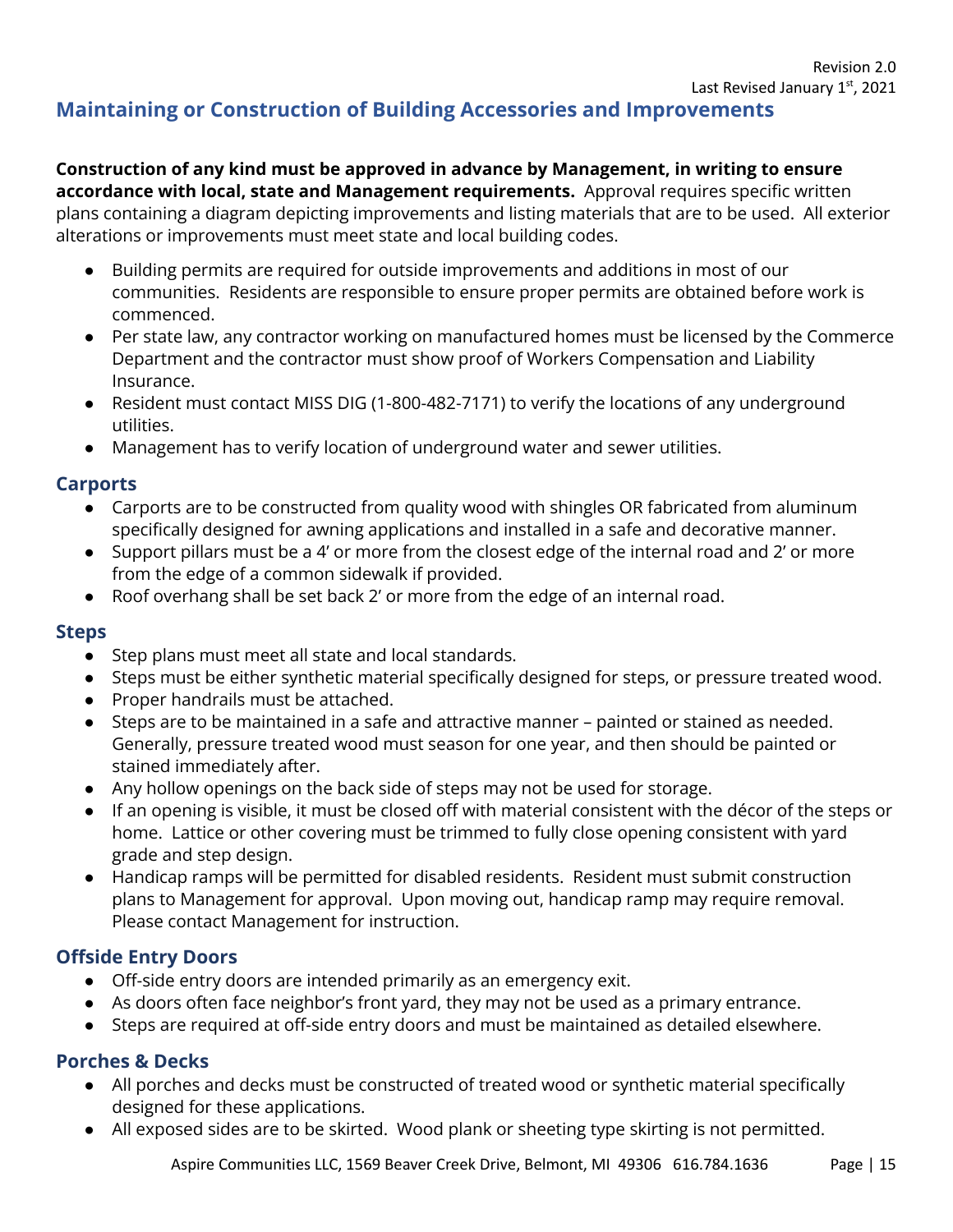- Porches and decks are to be maintained in a safe and attractive manner painted or stained as needed. Generally, pressure treated wood must season for one year, and then should be painted or stained immediately after.
- Proper handrails must be installed on all exposed sides.

#### <span id="page-15-0"></span>**Sheds**

- **Permits & Approval** A building permit is not required to install a shed. However, installing a shed requires Management approval to ensure compliance with local and state codes as well as community standards.
- **Materials** Must be manufactured, kit-form type sheds that are vinyl sided, or made of stained or painted wood. Wood may not be pressed wood or plywood. Plastic or metal sheds are specifically prohibited. Any staining or painting must be done within 2 weeks of construction or upon recommended curing time of wood. Colors should match, accent or complement your home colors.
- **Size** Minimum of 6 x 8 and maximum of 150 square feet if in compliance with local codes. The roof height may not exceed 12 feet at the peak.
- **Setbacks** Must be at least 10 feet from any neighboring home or accessory of a neighboring home, and preferably at least 10 feet from the home it serves. If closer than 3' to the home it serves, the interior wall closest to the home must be lined with fire rated drywall.
- **Foundation** Concrete pads are not required the area where the shed is to be located should be level. If resident wishes to install foundation, Management approval is required.

#### <span id="page-15-1"></span>**Air Conditioners**

- Central air conditioning units must be placed on a cement or other approved slab on the side or rear of the homesite.
- All air conditioning units must be attractively maintained.
- Window air conditioning units must be securely braced to the home with metal angle or chain bracing and cannot be supported by any extensions to the ground.
- Window air conditioning units that are not cased, must be removed and stored during the winter months, beginning in November

# <span id="page-15-2"></span>**Provided Services & Related Guidelines**

#### <span id="page-15-3"></span>**Trash Removal & Carts.**

- **●** Trash removal is curb side and picked up from the community on designated days.
- **●** Trash carts may be placed out the night before the designated pickup day and must be put away the day of pickup.
- **●** Residents are responsible to arrange for the removal of large, bulky, or heavy items at their own expense.
- **●** Trash bags are not to be left outside of the home.
- **●** If Management must remove resident's trash of any kind, Management reserves the right to charge the resident additional fees for such removal.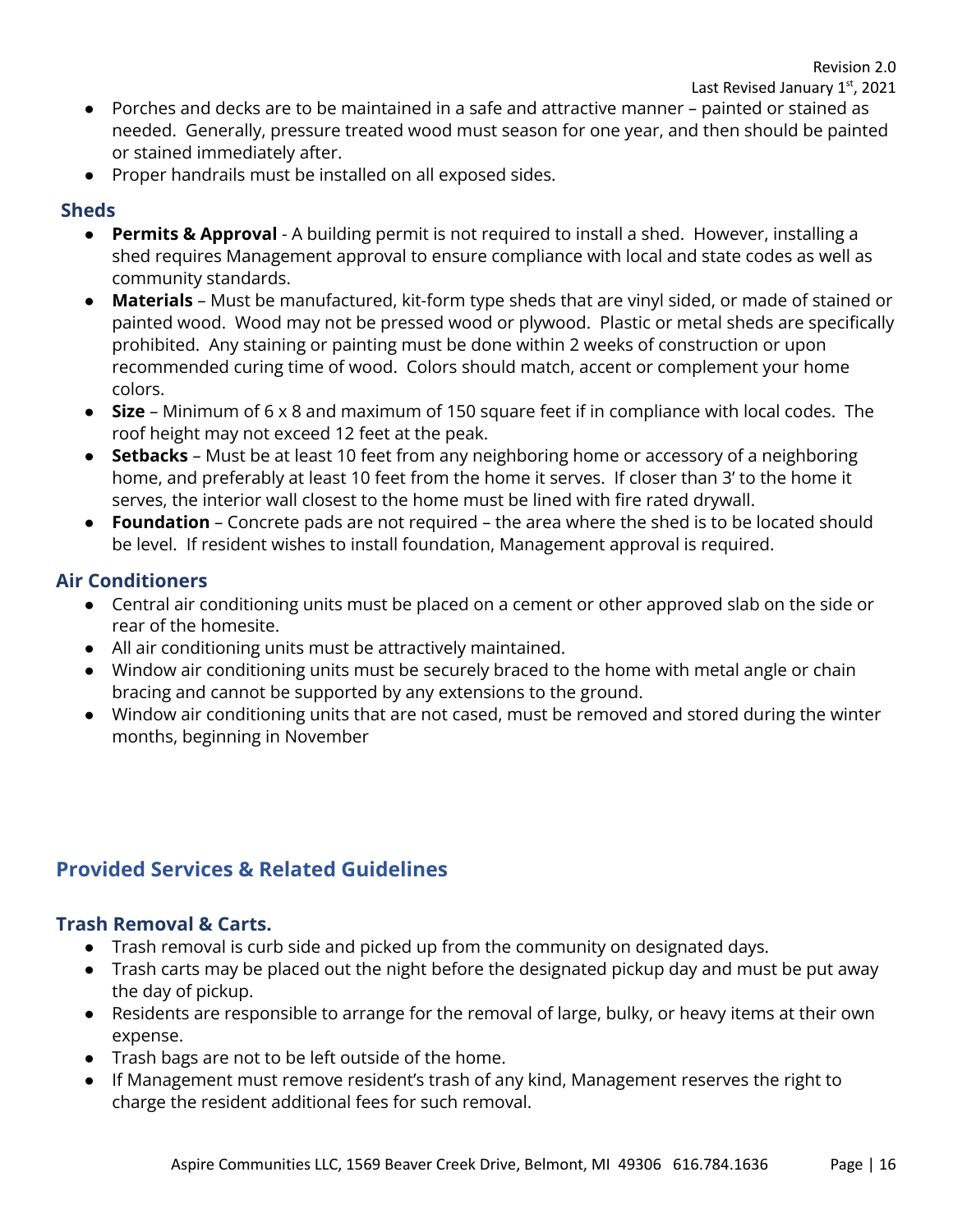**●** Recycling is available in some of our communities. Check with your Management for further information.

#### <span id="page-16-0"></span>**Yard Waste Removal**

- Yard waste dumpsters or waste pickup may be available in some communities for the removal of lawn clippings, small sticks, and leaves. Check with your Management for further information.
- Unless otherwise noted, it is the responsibility of the resident to clean up leaves and yard waste from their homesite and arrange for its disposal

#### <span id="page-16-1"></span>**Water & Sewer**

- **●** Water and sewer are furnished to each homesite. In communities where municipal water and sewer are supplied, residents are billed either monthly or quarterly for their metered usage.
- **●** For communities on private wells, Management reserves the right to limit outdoor sprinkling from June 1<sup>st</sup> through September 30<sup>th</sup>. If limitations are necessary, a watering schedule will be provided by Management.
- **●** Management is responsible for the proper maintenance and repair of all water and sewer lines below grade level and up to the resident's connection.
- **●** Resident is responsible to protect the water service from freezing utilizing heat tapes and ensuring a working heat rod is installed and working in the water service. If pipes freeze and Management's water service is damaged as a result, Management will repair the service and bill the resident for the repair.
- **●** Resident is responsible to ensure that only natural waste and minimal biodegradable bathroom tissue is introduced into the sewer system. If sewer lines are plugged from other items that are introduced by resident, Management will repair the line and bill the resident for the repair.

#### <span id="page-16-2"></span>**Electric, Gas, & Telephone**

- **●** These utilities are provided to each homesite.
- **●** Resident is responsible to pay all deposits and bills rendered by the utility companies.
- **●** For interruption of these services, contact your utility provider.

#### <span id="page-16-3"></span>**Snow Plowing & Street Maintenance**

- **●** Roadways are maintained in a passable condition at all times and kept reasonably clear of snow and ice.
- **●** Roadways are maintained in sound condition and kept reasonably free of potholes, upheavals, buckling, depressions and rutting.

# <span id="page-16-4"></span>**Traffic, Vehicles & Parking**

#### **Speed Limits**

A 15 mile per hour speed limit is enforced in all communities. This speed limit is dictated by state legislation and must be observed for the safety of our pedestrians. Violators will be issued violations and two or more traffic violations shall be considered just cause for Management to initiate legal proceedings for termination of tenancy.

#### **Vehicles**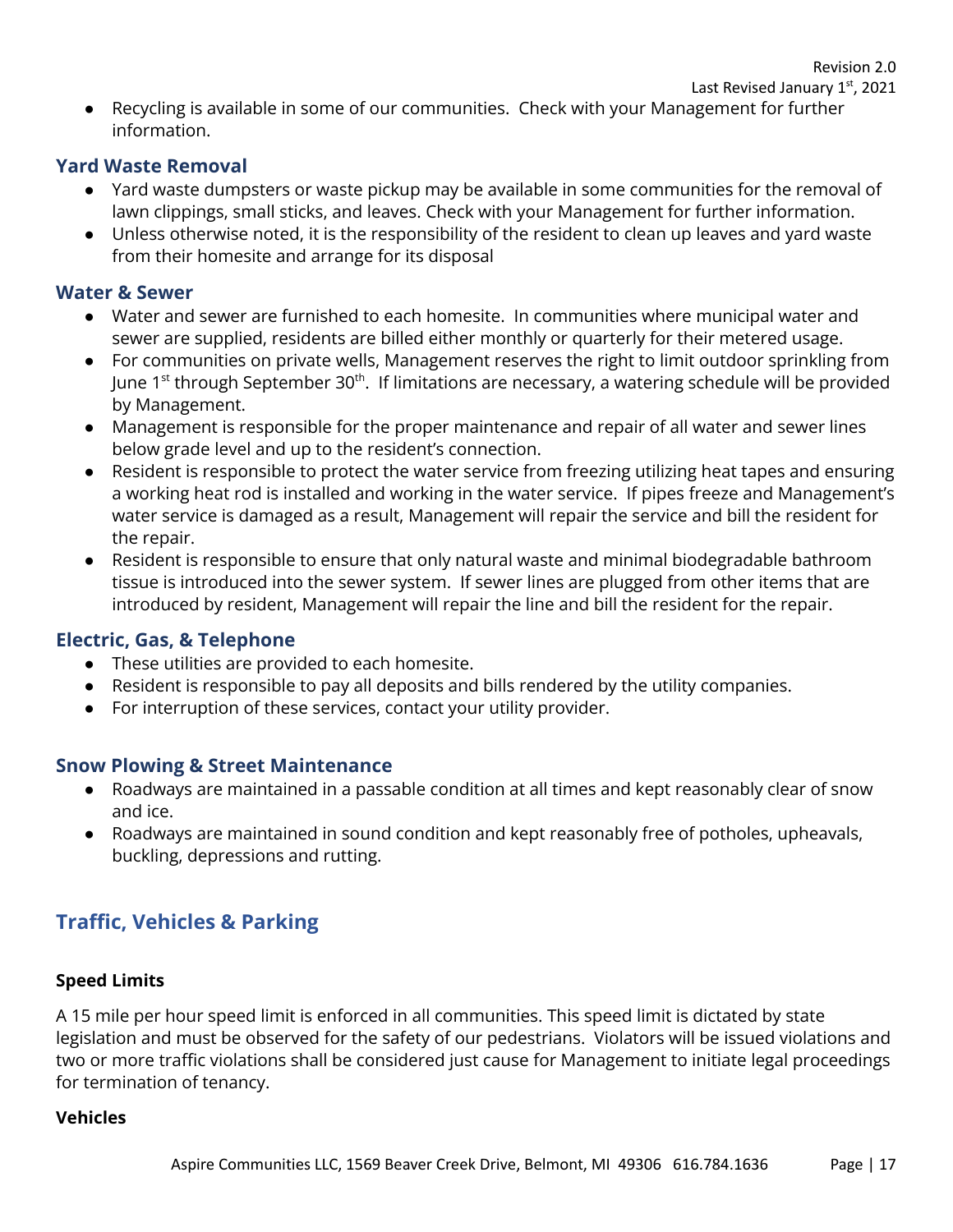#### Revision 2.0

Last Revised January 1st, 2021

- All vehicles in the community should be registered with the community office within 30 days of acquisition.
- Vehicles in the community must be currently licensed and self-operable.
- The exterior condition and appearance of all resident vehicles must be presentable.
- All vehicles are to be equipped with an adequate and functioning muffler. The operation of vehicles not properly muffled or with malfunctioning mufflers within the community is not allowed.
- Basic vehicle maintenance is permitted, when it can be completed expediently and limited to one day or less at a time. Examples of such repairs may include battery changes, tire repairs, simple brake work or belt changes. Dismantling of vehicle engine or other major components is not permitted within the community. Vehicle may not be left on jacks or blocks when not monitored, or for more than one day. Repairs may not create a noise disturbance in the community.
- No vehicle with a load capacity in excess of one ton shall be kept, stored or placed within the community, except while making regular deliveries.
- Vehicles that leak gas or oil shall be repaired and the resident will be responsible for the clean-up and/or replacement of damaged asphalt or cement.

#### **Motorcycles**

- Motorcycles are allowed to operate only for transportation in and out of the community. Joy riding within the community is not allowed.
- Motorcycles are to be parked in resident's assigned parking space or they may be stored in resident's shed – parking elsewhere is prohibited.

#### **Parking**

- **●** No parking on the streets, sidewalks or lawns is permitted.
- **●** Unauthorized parking in the streets, office parking lots and other community areas is not permitted. Vehicles may be towed out of the community at the owner's expense.
- **●** Individual guest parking areas located within the community cannot be permanently or regularly used for additional resident vehicles.
- **●** Guest parking is provided in storage areas or at community buildings. Overnight parking is restricted during the week.
- **●** Vehicle parking is prohibited within 10 feet of any fire hydrant located in the community.

#### **Recreational Vehicles**

- The operation of trail bikes, minibikes, snowmobiles, go-carts, off-road vehicles, all-terrain vehicles, utility trailers and other vehicles of this nature are not permitted in the community.
- Such vehicles may only be stored at the resident's homesite if vehicle can be stored within a shed, garage or carport. Transportation to and from homesite is to be by trailer only.
- Boats, trailers, motorhomes, unmounted truck campers, and snowmobiles may not be kept on homesite or in community parking areas.
- Recreational vehicles may be loaded and unloaded in resident's driveway, no longer than overnight.
- No persons may sleep or live in any type of recreational vehicle.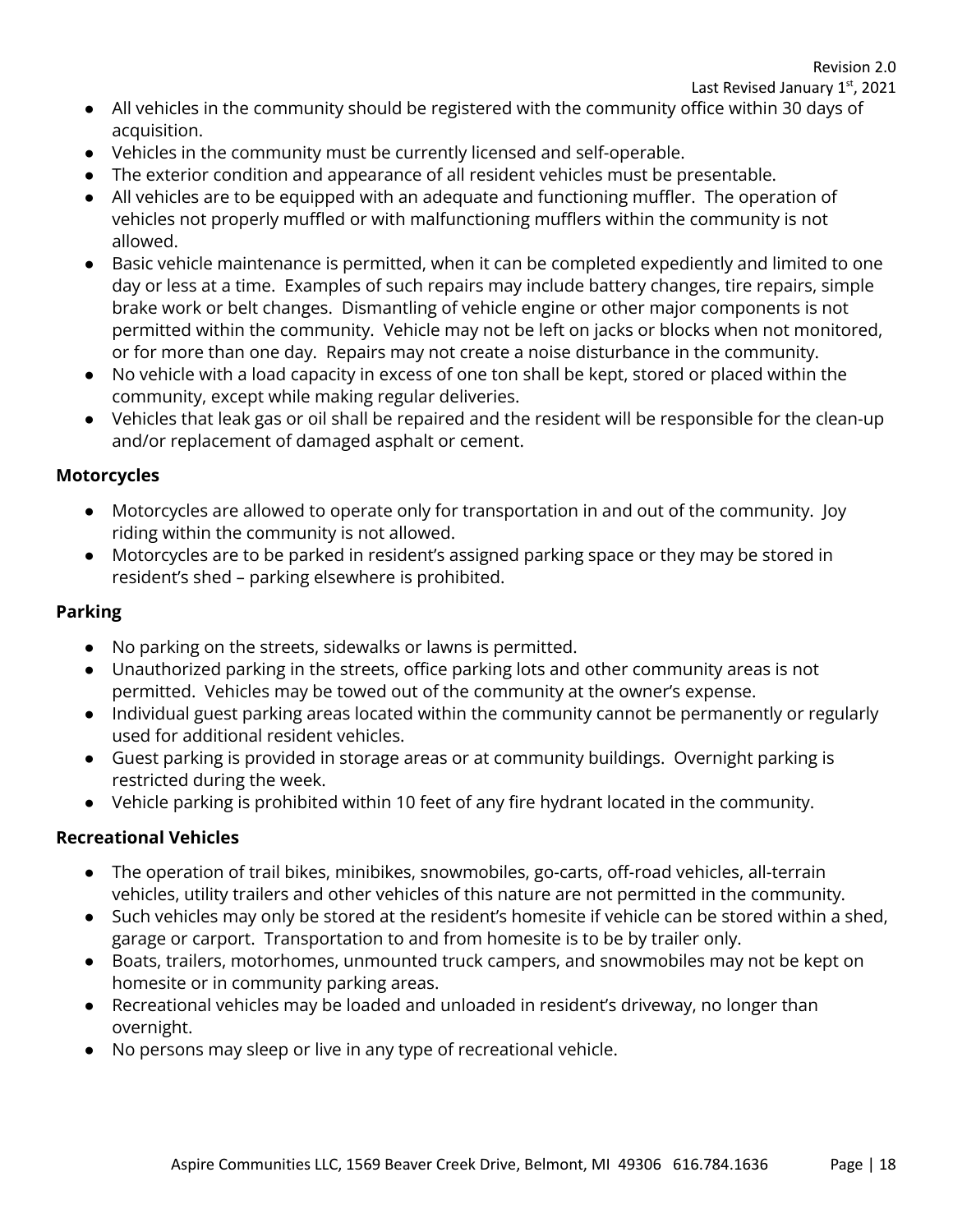### <span id="page-18-0"></span>**OTHER POLICIES & PROCEDURES**

#### <span id="page-18-1"></span>**Pets**

Residents are permitted up to 2 pets per household, which may include 2 dogs, 2 cats or 1 cat and 1 dog. Some restrictions by breed will exist (see below). The pet fee will be 10.00 per pet, per month. Failure to abide by the rules and regulations may result in demand for removal of pets, loss of privileges, and/or eviction.

- Residents are required to clean up their pet's droppings on their homesite and while walking their pet.
- Cats are not permitted outside.
- When outside, dogs must be kept on a hand-held leash.
- Dogs may not be tied up and left outdoors.
- Underground fencing is not permitted.
- Pets are not permitted in community buildings, offices or pool areas.
- Management may require removal of pets that cause excessive noise or disturb other residents.
- Management reserves the right to exclude dogs of certain breeds including but not limited to: Doberman, Rottweiler, Akita, Pit Bull, Chow, German Shepherd, Huskie, Malamute and Wolf (any breeding percentage).
- "Beware of Dog" signs are not permitted.
- Management reserves the right to reject any pet, including exotic pets such as snakes, wild animals or other animals which, at Management's sole discretion, appear dangerous to others and/or inappropriate to house within the community.
- Management adheres to all Fair Housing Requirements regarding Assistance Animals. Please contact Management prior to bringing any Assistance Animal into the community.
- Residents shall be responsible for ensuring that the pet does not damage property (including sod, landscaping, Management's property and property of others) and residents shall be solely responsible in the event of any such damage and agrees to pay all costs involved for restoration or replacement of damaged property. All costs incurred shall be considered additional rent. Residents agree to indemnify and hold harmless, and defend Management together with its residents, invitees, agents, contractors and employees, owners, affiliates and managers, against all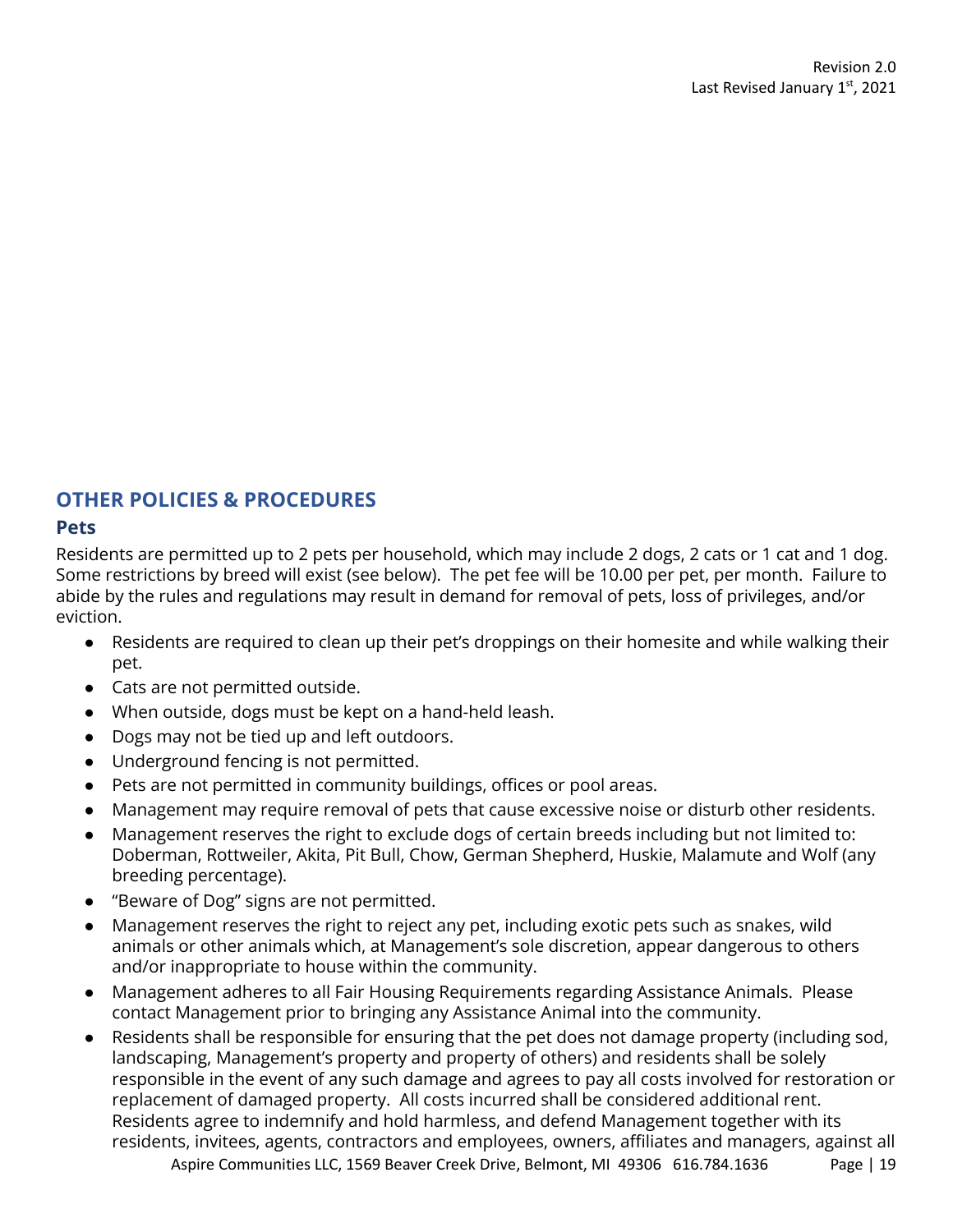liability, judgements, expenses (including reasonable attorney fees), and claims by third parties, for any injury to any person or to property caused by the pet.

- Management disclaims any responsibility for the occurrence of harm, injury or death to a pet caused by agents or employees or by residents.
- A pet registration form and a picture of the pet is to be provided. The registration form must be updated on an annual basis. Having an unregistered pet will be considered a violation of the community guidelines and a just cause for eviction.
- Pets must be neutered and current with all required shots.

#### <span id="page-19-0"></span>**Signs**

Permanent signs are strictly prohibited. Yard signs are generally not permitted, with the following, limited exceptions.

- **● Political signs** A maximum of 2 signs may be displayed on homesites 4 weeks before a general election and one week after election day, or as required by law. Bumper stickers and similar displays are not considered "signs." To be considered a political sign it must directly reference a candidate, party or proposal. Other signs, such as "Cause-based" signs that do not directly apply to the election are not considered political signs and may not be posted.
- **● Home or Homesite Improvement Signs** A professional contractor display sign, for in-process or completed work may be displayed for up to 7 days after completion of work.
- **● School Spirit Signs** (I.e. "Proud Parent of...") may be displayed during the relevant time period. Event based signs, such as a homecoming sign, must be removed within 7 days after the event.

No more than one sign may be posted at any one time, except as permitted for political signs, in which case the total number of signs in the yard may not exceed two. Signs, with the exception of for sale signs (see Resale of Manufactured Home section) may not be displayed in home windows or in vehicles. All other signs and banners are prohibited in the community.

Any allowed sign must be of a temporary nature, professionally printed and in good condition, and neatly placed in the yard.

No sign may exceed 18" x 24".

No signs may be affixed to decks, homes or sheds.

Management reserves the right to request the removal of signs at anytime or to amend the standards for signs allowed, with or without notice.

#### <span id="page-19-1"></span>**Noise Control**

- The intent of Management is to always provide a peaceful environment free of disturbance and excessive noise. Use common sense and keep the volume of voices, television, music and vehicles at respectful levels, especially between the hours of 10 PM and 8 AM.
- Noise disturbance complaints should be called in to local law enforcement, particularly if after business hours. Please advise Management during regular business hours of any resident that is contributing to any patterns of noise disturbances so that the issue can be addressed.
- Fireworks and similar noise-making devices are prohibited within the community.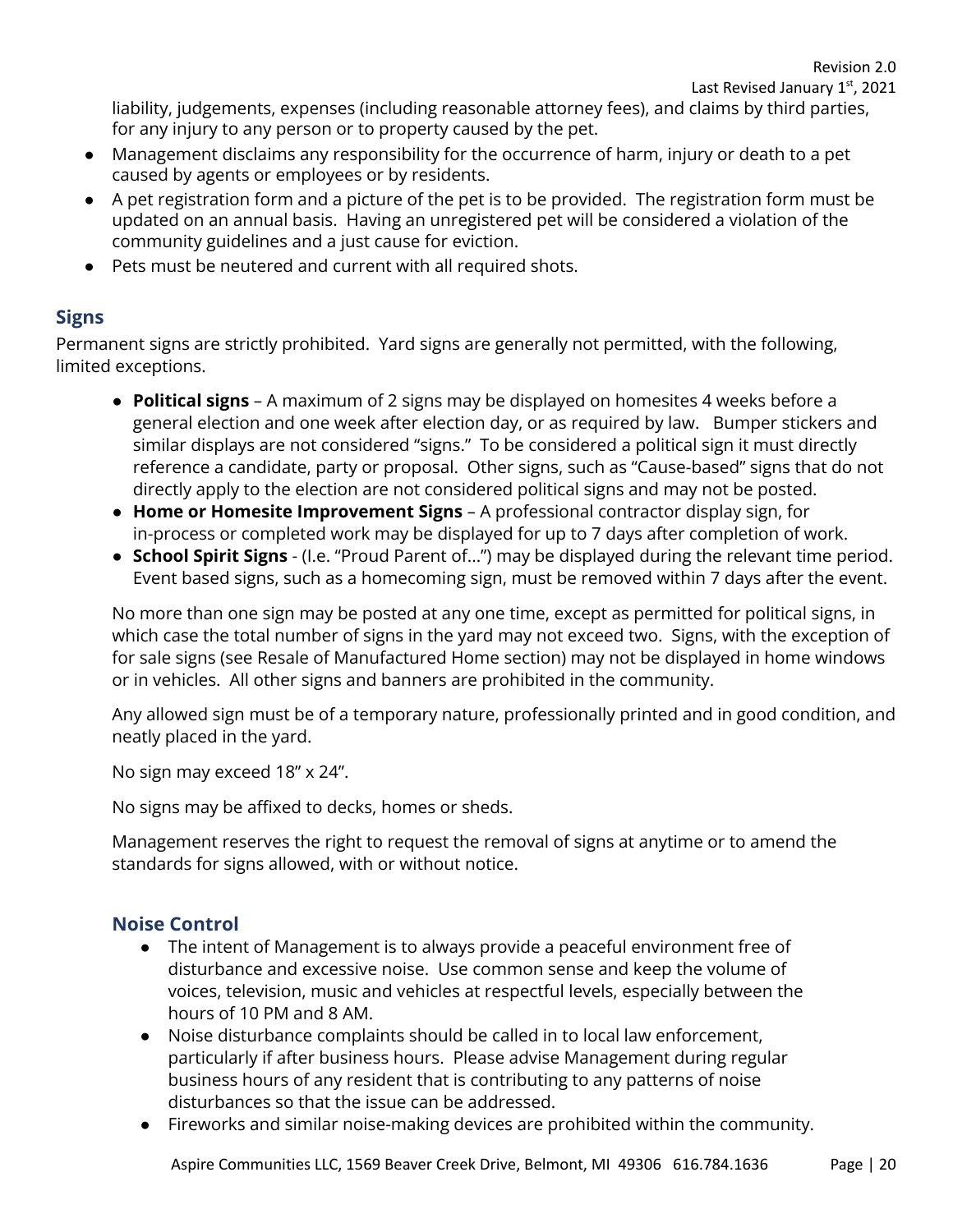#### <span id="page-20-0"></span>**Drugs & Alcohol**

- Alcohol, tobacco and marijuana consumption or use is prohibited in all common areas.
- Use, manufacture or distribution of illegal drugs is prohibited and may result in immediate eviction
- Marijuana may not be planted or cultivated outside of resident's home, including decks and patios.

#### <span id="page-20-1"></span>**Loitering**

● Loitering by non-residents around the community facilities and amenities is not permitted. Loitering at or around the community and business office, except when meeting with Management, or for community events and activities is not permitted. Residents may make full use of the amenities during the hours and seasons they are available

#### <span id="page-20-2"></span>**Advertising, Soliciting & Commercial Business**

- Advertising and solicitation of any kind is not permitted. Please notify Management if solicitors are in the community.
- Management reserves the right to communicate with residents through the distribution of written materials as needed.
- No commercial enterprise or business that violates any local, county or state zoning ordinances may be conducted in the community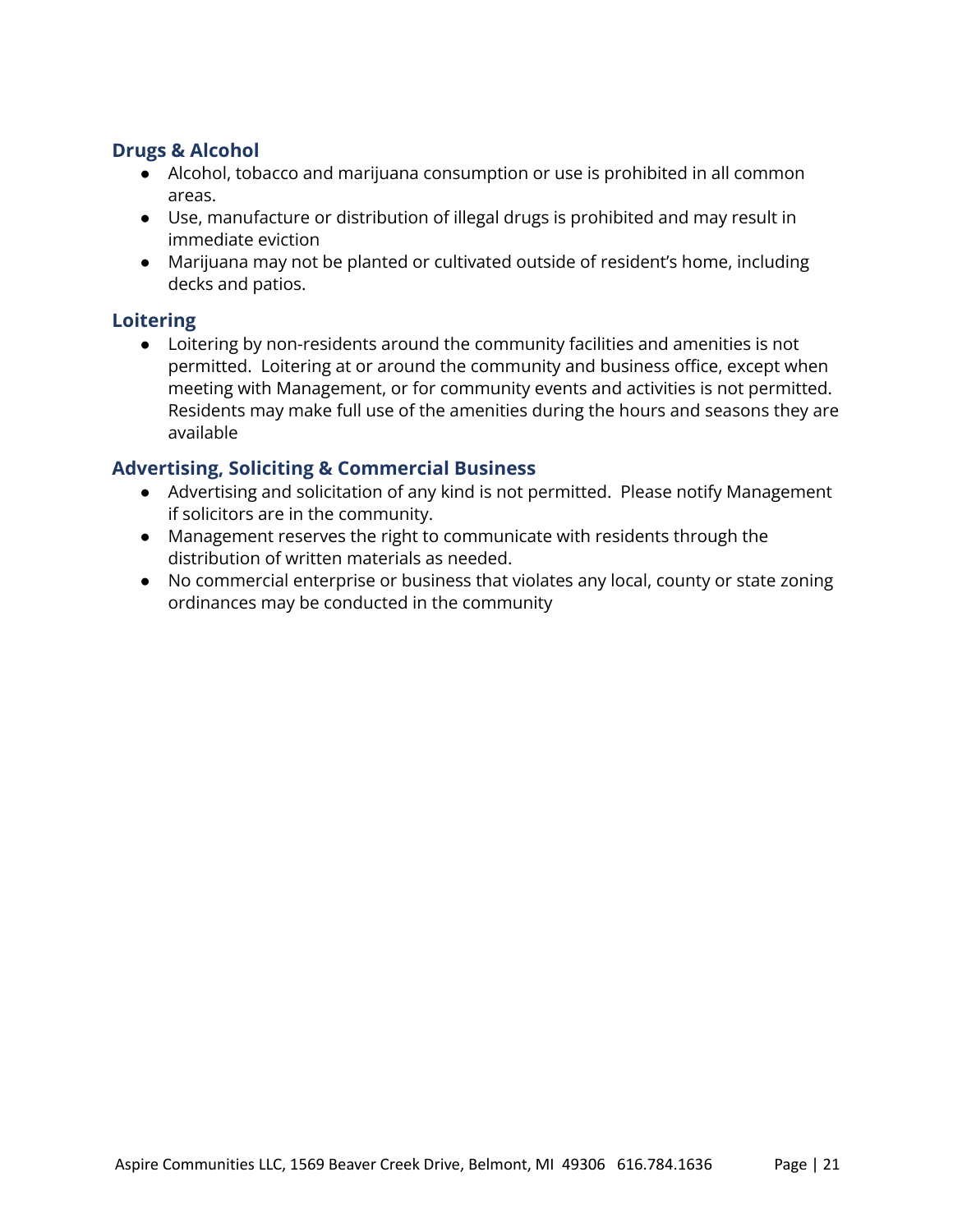# **SECTION 6: FINANCIAL & LEGAL MATTERS**

#### <span id="page-21-1"></span><span id="page-21-0"></span>**Payment of Rent**

- **●** Rent is due on the first of each month and can be made online, via ACH, or by mailing or dropping off a check or money order at the community office. Cash is not accepted.
- If rent is not paid by the 5<sup>th</sup> of the month, a late fee of \$30.00 will be applied. If not paid by the 20<sup>th</sup> of the month a second fee of \$20.00 will be applied.
- **●** If payment is made with a personal check and the check is returned for any reason, a \$30.00 returned check fee will be assessed. If it is returned after the 5<sup>th</sup>, a late fee will also apply. A second returned check in any 12-month period will result in the requirement the payments be made by money order or cashier's check for a period of 6 months.
- If payment of rent is not received by the 25<sup>th</sup> of the month, Management will issue a Demand for Possession for Nonpayment of Rent. This notice gives Resident seven days to pay the amount due to avoid further collective action.
- **●** Once a rental payment is 30 days past due, payment must be in the form of a cashier's check, money order, or credit card payment. Personal checks or cash will not be accepted.
- **●** Failure of resident to make timely payment of rent or other charges, as provided in the Lease Agreement or Community Living Guidebook, on three or more occasions during any 12-month period, for which Management has served a written Notice to Quit for Nonpayment of Rent is just cause for eviction pursuant to MCLA 600.5775(2)(f).
- **●** If Management institutes an action or summary proceedings against resident based on default in the payment of rent, then resident shall reimburse Management for the expense incurred by Management as provided by law that so long as the resident shall be tenant hereunder, the amount of such expense shall be due from the resident to Management on the first day of the month following the incurring of such respective expense.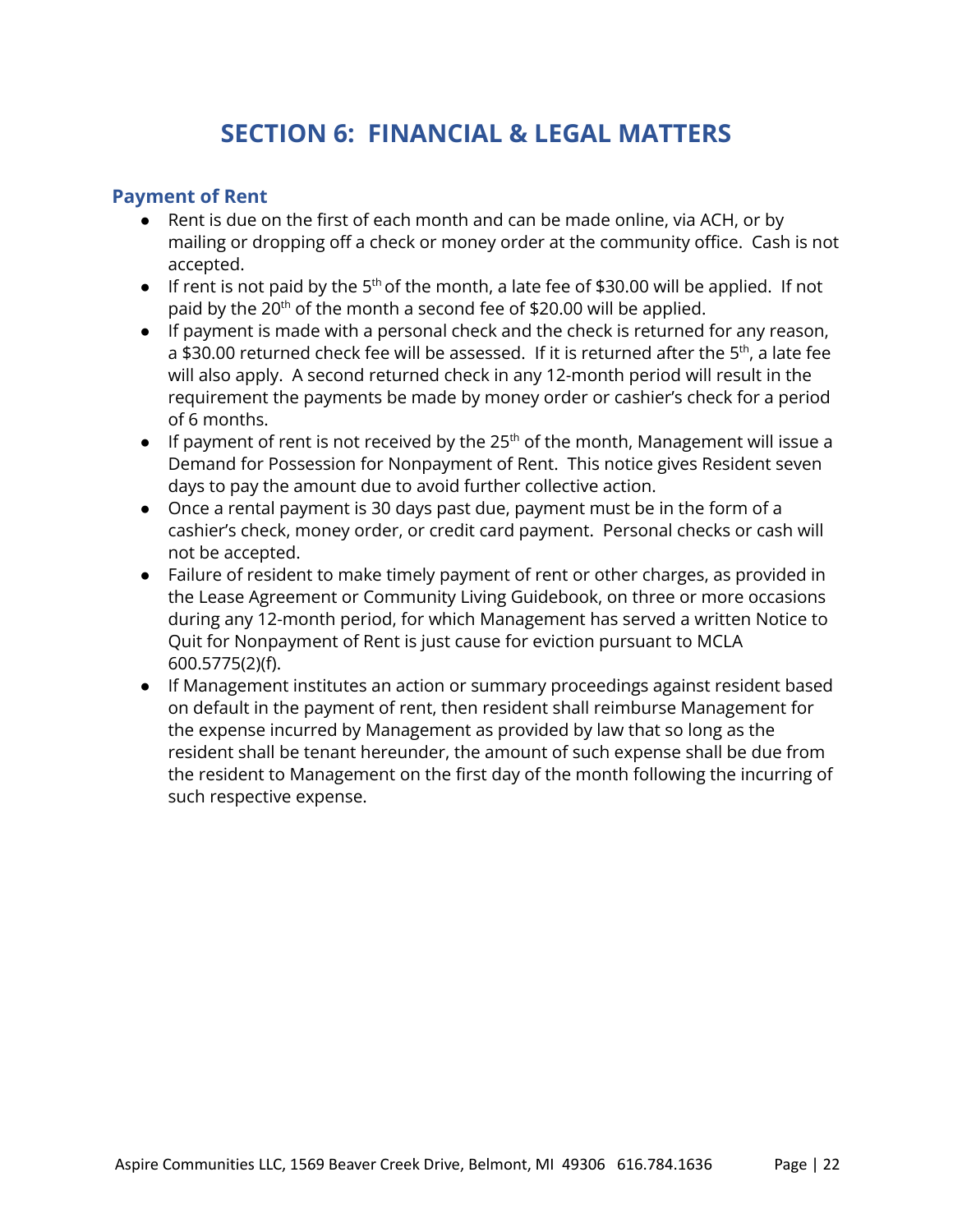## <span id="page-22-0"></span>**Evictions**

#### **Just Cause**

The following activities are grounds for eviction, whether conducted by a resident, guest of the resident or other occupant of the resident. This list is not all inclusive:

- Failure to pay rent
- Violation of the Community Guidelines related to:
	- o Health, safety, and welfare of the residents, as well as the Management and Staff.
	- o The peace and quiet of the neighborhood.
	- o The maintenance of the physical condition or the appearance of the home or homesite.
- Allowing home to fall into a state of disrepair and/or disregard for home maintenance guidelines.
- Use of the home for unlawful purposes.
- Manufacturing, Possessing, Selling or Distributing illegal drugs in the community.
- Threatening others neighbors, management, staff, etc.
- Receiving a conviction for a violent crime.
- Receiving a conviction for a sex offense.
- Failing to act on required care notifications from Management.
- Allowing unregistered people to live in the home.
- Intentional physical injury of another Resident, Management, or its staff.
- General nuisance to neighbors or staff, including threats, intimidation or other unreasonable behavior.
- Intentional damage to the property of the community or other residents.
- Violation of local ordinances, state laws, or other government regulations related to manufactured homes.
- Changes in use or substantial use of the nature of the community.
- Any other reason or cause allowed by law.

#### **Termination of Tenancy**

- Pursuant to MCLA 600.5777, if resident receives a Notice to Quit, Termination of Tenancy, resident is entitled to request a conference with Management, or his/her representative to be held at the community office.
- Conference must be requested by certified mail within 10 days of receipt of the notice to quit.

#### **Payment of Rent During Termination Proceedings**

**●** Pursuant to MCLA 600.5779, resident shall continue to pay all rent and other charges to Management, when due, following the issuance of a Notice to Quit for just cause Termination of Tenancy.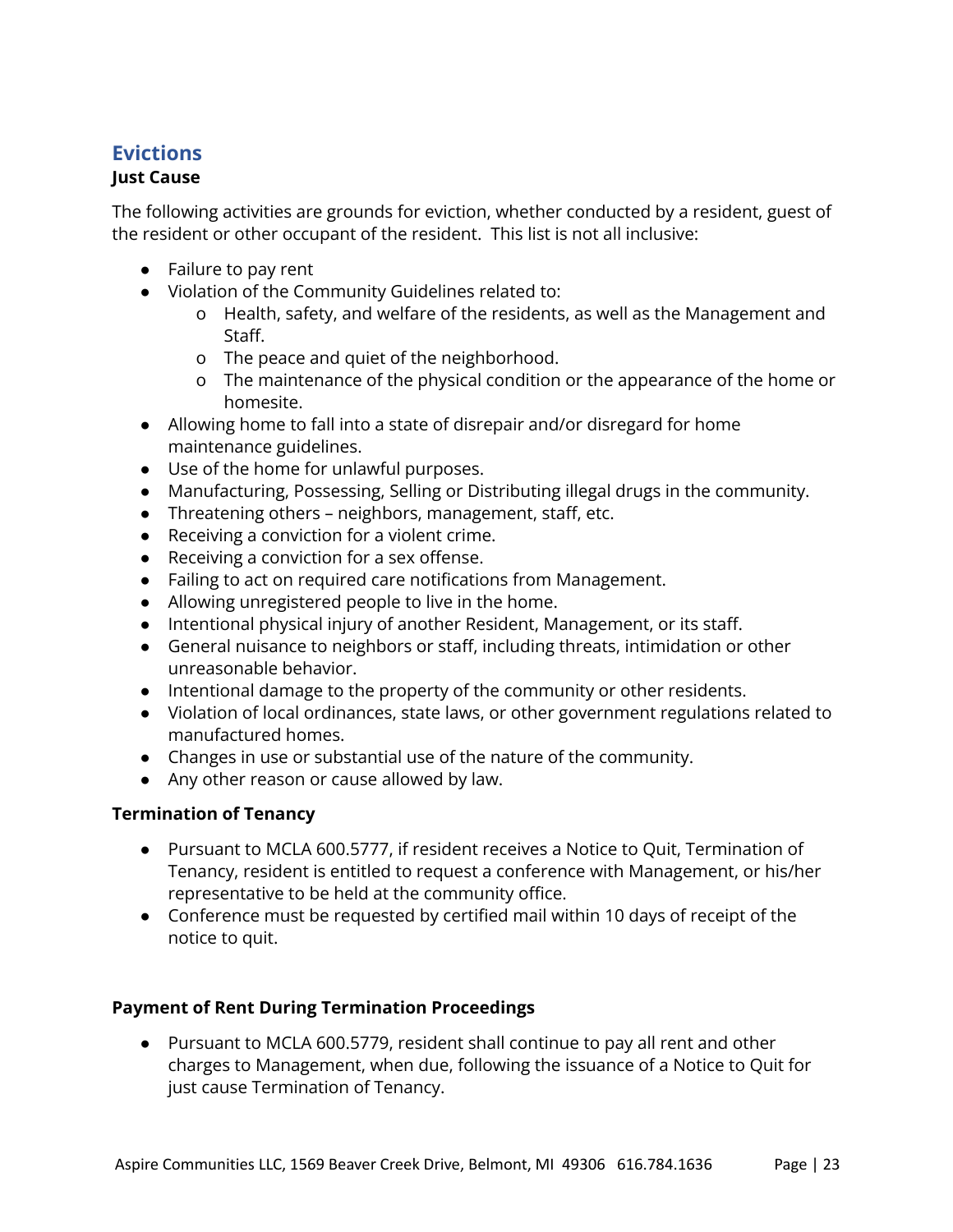- **●** During the pendency of the action, Management may accept all such payments of rent and other charges without prejudice to the action to evict the resident.
- **●** If payment is not timely made, Management may proceed under MCLA 600.5714(1)(a) without prejudice to the just cause termination.

#### **Liquidated Damages**

- The prevailing part in a contested action to terminate a tenancy for just cause will be awarded liquidated damages of not more than \$500.00 for an action in district court plus \$300.00 for each appellate level.
- Liquidated damages shall not be construed to be a penalty, nor shall payment of such liquidated damages preclude Management from recovering any actual additional damages, including but not limited to the leased site or common areas, or the cost to remove the manufactured home from the community.

### <span id="page-23-0"></span>**Trespass**

Management shall have the right of entry onto the homesite for the purpose of inspections, repair or replacement of utilities and to protect the community at all reasonable times, and in case of emergency; but not in such a manner, or at such a time as to interfere unreasonably with the resident's quiet enjoyment of said leased premises. Management shall have no right of access to a manufactured home, unless the resident's prior written consent has been obtained, or to prevent imminent danger to the occupant(s) of the home.

# <span id="page-23-1"></span>**Important Notice: Emergency Sheltering**

Shelter facilities for severe weather conditions; tornadoes, hurricanes, etc., *ARE NOT AVAILABLE IN THIS COMMUNITY*. During severe weather, residents and all other non-residents in the community are responsible for taking their own safety precautions. Plainfield Township has a severe weather warning system (siren). There is a siren located at the corner of Post Drive and Pine Island Drive. There is also one located in downtown Rockford. Sparta Township has a severe weather warning system. The siren is located on top of the village on East Division Street. Neither township offers any designated storm shelters. All communities have 911 emergency service. The enforcement agency for the communities is the Kent County Sheriff's Department and their non-emergency number is 336-3113.

### <span id="page-23-2"></span>**Equal Application For Guidelines**

The guidelines set out herein are designed to create and maintain a harmonious and comfortable living environment. Every effort will be made by Management to ensure that the guidelines are enforced fairly and equally and that the quiet enjoyment and comfort of all residents are not disturbed. Management insists their employees maintain a courteous and respectful attitude towards the residents. Management expects the same courtesy from their residents. Profanity, physical threats, or actual harm will not be tolerated. Unacceptable behavior on the resident's part will be considered just cause for termination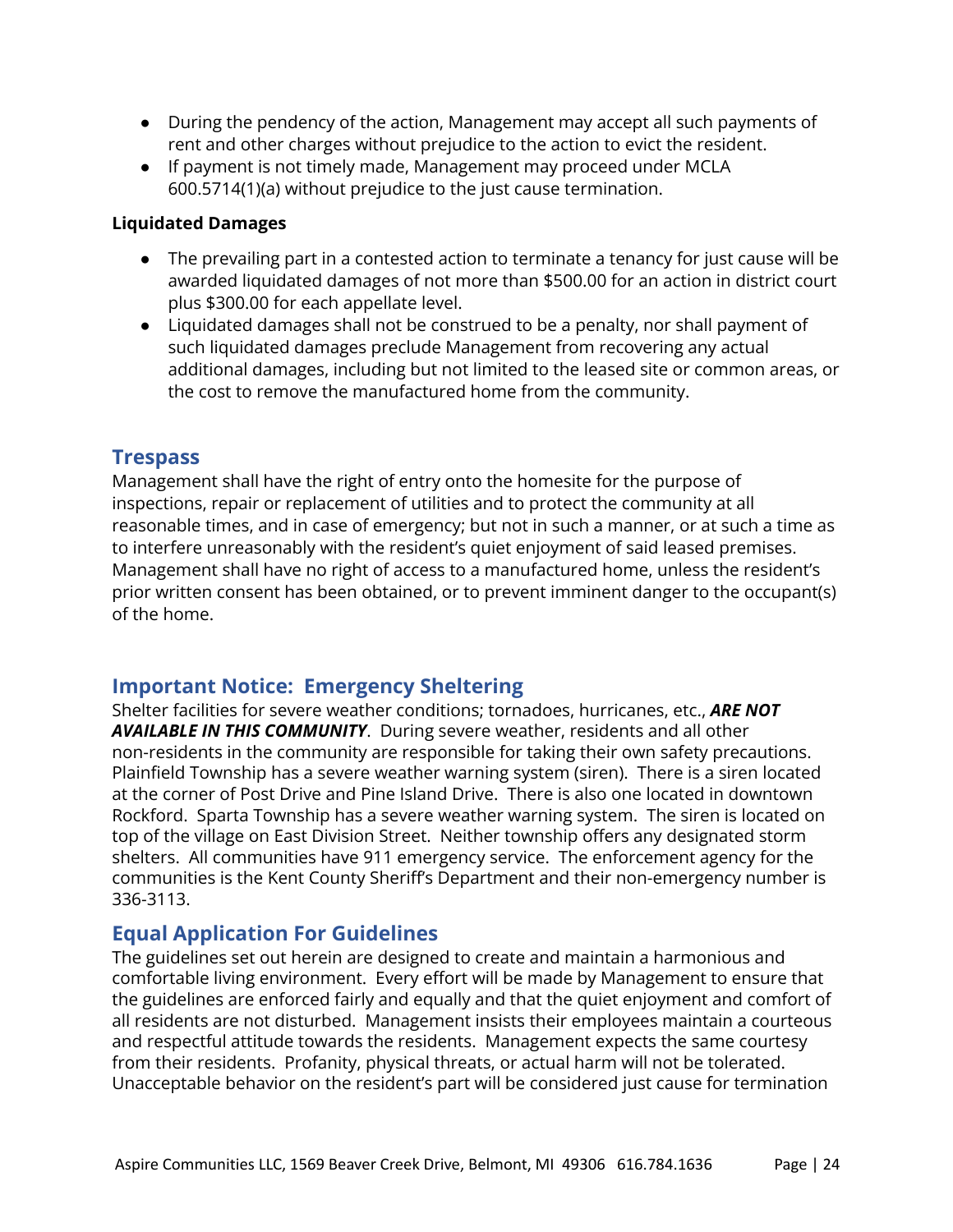of tenancy. If, on occasion, proper administration of these guidelines has not been maintained, Management invites its residents to bring these matters to our attention.

#### <span id="page-24-0"></span>**Addendums**

Some of Management's communities may vary in the type of facilities and/or rule requirements, such as laundry mats, swimming pools, clubhouses, playgrounds, water systems, vehicle ordinances, etc.; therefore, Management will attach an addendum to your copy of the Community Living Guidebook if the facility or rule differs in the community a resident resides in. The addendum shall become part of the book.

#### <span id="page-24-1"></span>**Amendments**

Management reserves the right, from time to time, to revise, amend or modify the contents of this guidebook, without notice. Residents will be notified of the rule revision 30 days prior to the revision or addition to the guidelines being effective. A copy of the revision or addition will also be posted in the community clubhouse and on community bulletin boards. It is understood that the distribution of the revision or addition to the guidelines to each homesite and the position of such in the community office is sufficient notification.

#### <span id="page-24-2"></span>**Loss & Liability Insurance**

It is recommended that each resident procure a comprehensive homeowner's policy to insure their home against loss and damage. It is also recommended that resident include liability coverage for personal injuries which may occur on the homesite or within the home.

#### <span id="page-24-3"></span>**Disclaimer(s)**

Management disclaims responsibility for accidents or injuries to Residents, their family members, or guests which may occur within this community except for Management's failure to perform a duty or negligent performance of a duty imposed by law. Furthermore, damaged or lost property resulting from fire, theft, wind, floods, or any other act of God which is beyond the control of Management is also specifically disclaimed except for Landlord's failure to perform a duty or negligent performance of a duty imposed by law.

**The Obligation of Good Faith** is imposed on both parties to these Guidelines in both the performance and enforcement of the conditions contained herein. We do business in accordance with the Federal Fair Housing Law. It is illegal to discriminate against any person because of race, color, religion, sex, handicap, familial status, or national origin. Any correspondence regarding Management's execution of these guidelines may be directed to:

#### NORTHERN ESTATES NORTH LLC 1569 BEAVERCREEK DRIVE BELMONT, MI 49306 (616) 784-1636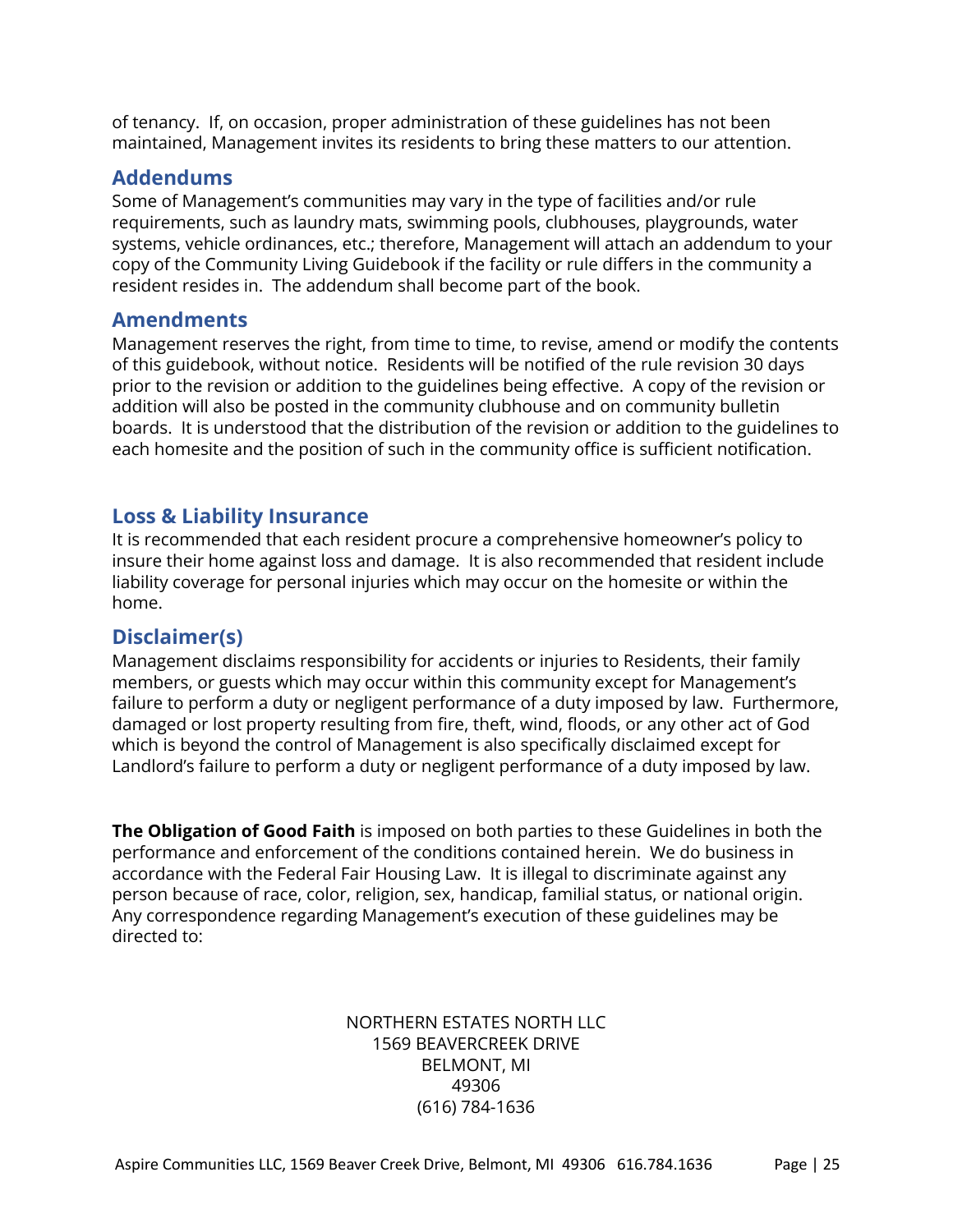Aspire-communities.com

# **SECTION 7: APPENDICES**

# <span id="page-25-1"></span><span id="page-25-0"></span>**Appendix A: The Home Purchasing Process & Joining the Community**

Below is a brief outline of the process to move into our communities. Further details of individual steps can be found later within this section.

There are (FOUR) ways to join any one of our communities

- Purchase NEW home, directly from community.
- Purchase PRE-OWNED home, directly from community.
- Purchase PRE-OWNED home within community, directly from a private party.
- Bring YOUR home, purchased through a retailer or other party.

#### **New Home OR Pre-owned Home Purchase directly from Community**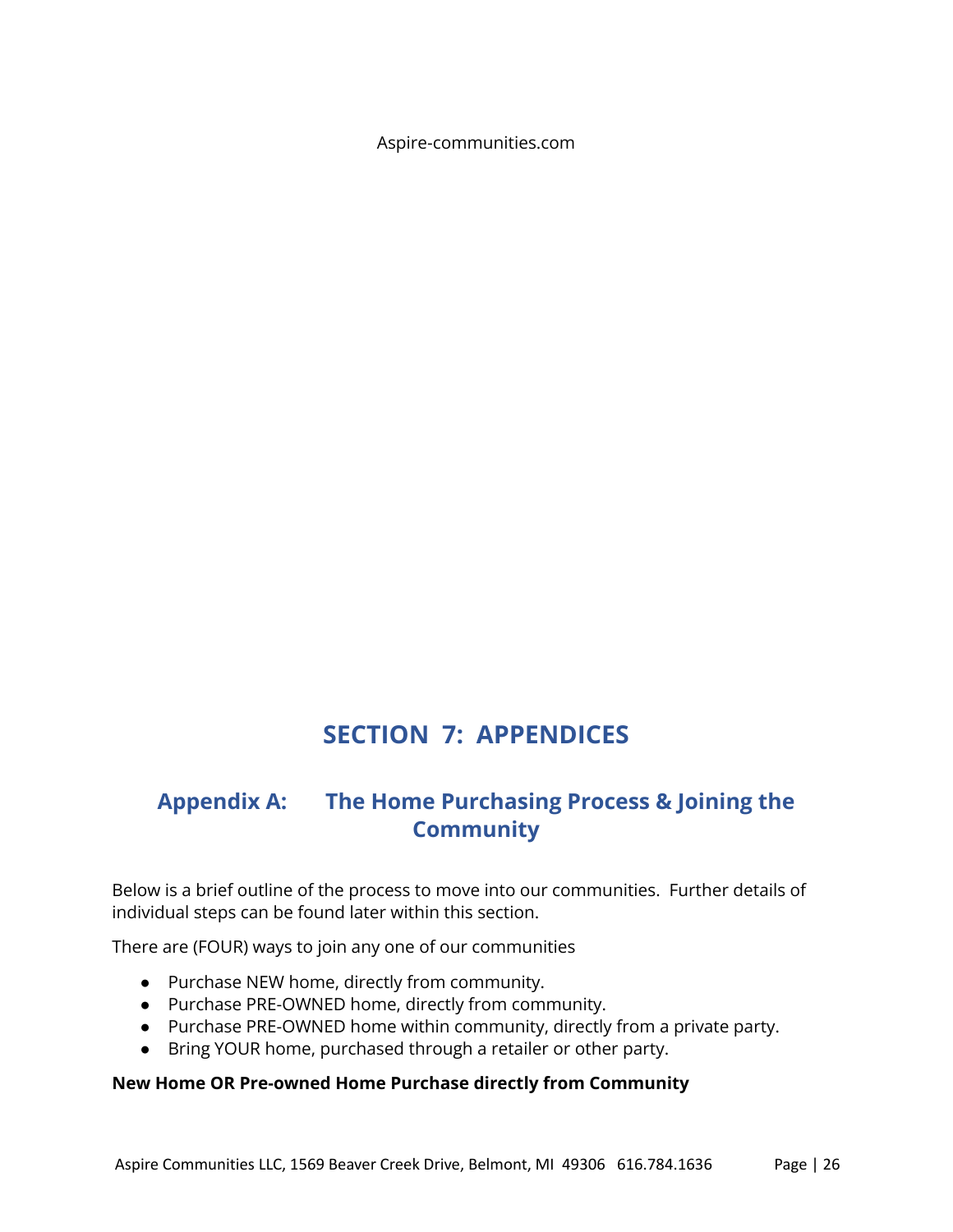Interested parties have the option of scheduling a home showing prior to the application process, OR work through the application process prior to selecting a home. Once a prospective resident has made the decision to join the community, the following steps will be taken:

- 1. Application Process
	- a. Processing Fee
	- b. Background Check
	- c. Notice of Acceptance or Denial
- 2. Selection of Home by Buyer
	- a. Purchase Offer, Acceptance and Signed Purchase Agreement
	- b. Good faith deposit
- 3. Financing process (cash payment skip a-d)
	- a. Complete credit application
	- b. Provide supporting documents
	- c. Lender approval
	- d. Obtain insurance quote to be initiated at closing
	- e. Closing scheduled to sign final documents for home and lease
	- f. Lease Agreement Signed
	- g. Security deposit and first month's rent due
- 4. Welcome home!
	- a. Orientation with Management
	- b. Move in when ready

#### **Pre-owned Home Purchase from Private Party**

Interested parties have the option of scheduling a home showing prior to the application process, OR work through the application process prior to selecting a home. Once a prospective resident has made the decision to join the community, the following steps will be taken:

- 1. Application Process
	- a. Processing Fee
		- c. Background Check
		- d. Notice of Acceptance or Denial
- 2. Transaction completed between buyer and seller
- 3. Welcome home!
	- a. Orientation with Management
	- b. Move in when ready

#### **Moving a Pre-Owned Home into the Community**

The option is available to move a pre-owned home into our communities. Pre-owned homes will have to meet various aesthetic and condition standards for approval and the process can vary substantially from home to home. If you wish to move in a pre-owned owned home, please contact Management for home standards, homesite availability, necessary steps, any additional costs and timelines before proceeding.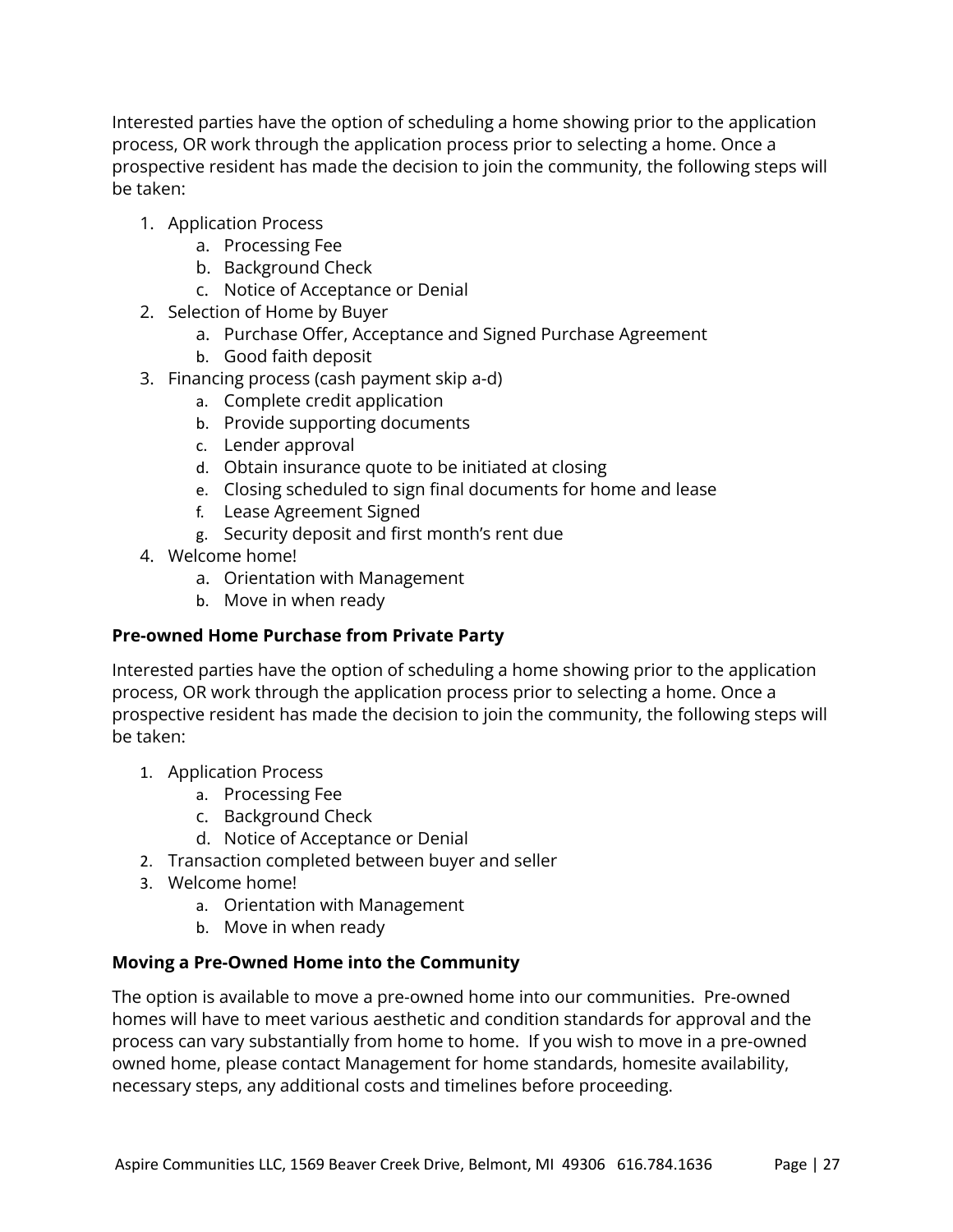#### **If you are purchasing a NEW home from a retailer**

The option is available to purchase a home from an outside retailer and have it moved into our communities, if appropriate homesites are available. Certain conditions may apply, and the process can vary substantially depending on the homesite itself and the intended home. If you plan to purchase a home from a retailer, please contact Management to determine homesite availability, necessary steps, any additional costs and timelines before proceeding.

#### **Detailed Explanation of Steps**

#### **Application**

The first step in the process of moving in is to complete an application and pay the application processing fee. The Application is available online at [www.aspire-communiites.com/resources/#forms.](http://www.aspire-communiites.com/resources/#forms) Payment may be made online by credit card, cashier's check, money order, in person, or through the mail. Cash payments will not be accepted.

#### **Background Checks**

Upon receipt of the application and required supporting documents, a request for a credit and criminal history report will be initiated. This is typically completed within 1-3 business days. Management will review the results of the reports and determine if the application is accepted or denied based on consistently applied community standards.

#### **Notice of Acceptance or Denial**

Upon determination, Management will inform the applicant of acceptance or denial.

#### **Selection of Home**

Our available homes may be viewed online at [www.aspire-communities.com/homes](http://www.aspire-communities.com/homes) or by visiting the community. Please stop into our community office and speak to a member of the Management team for information, or to view a home. You may also schedule an appointment for a personal showing of any homes of interest to you. Typically, virtual tours are available on our website. Once you've settled on a preferred home, made an accepted offer and provided a good faith deposit, the home will be taken off the market while the purchase process is completed.

#### **Purchase Offer & Signed Purchase Agreement**

The buyer may make a verbal or written purchase offer at any time. However, all purchase offers are contingent on acceptance into the community and acquiring financing or ability to pay in full. Once an offer has been made and accepted, a formal agreement will be drafted for buyer signature.

#### **Good Faith Deposit**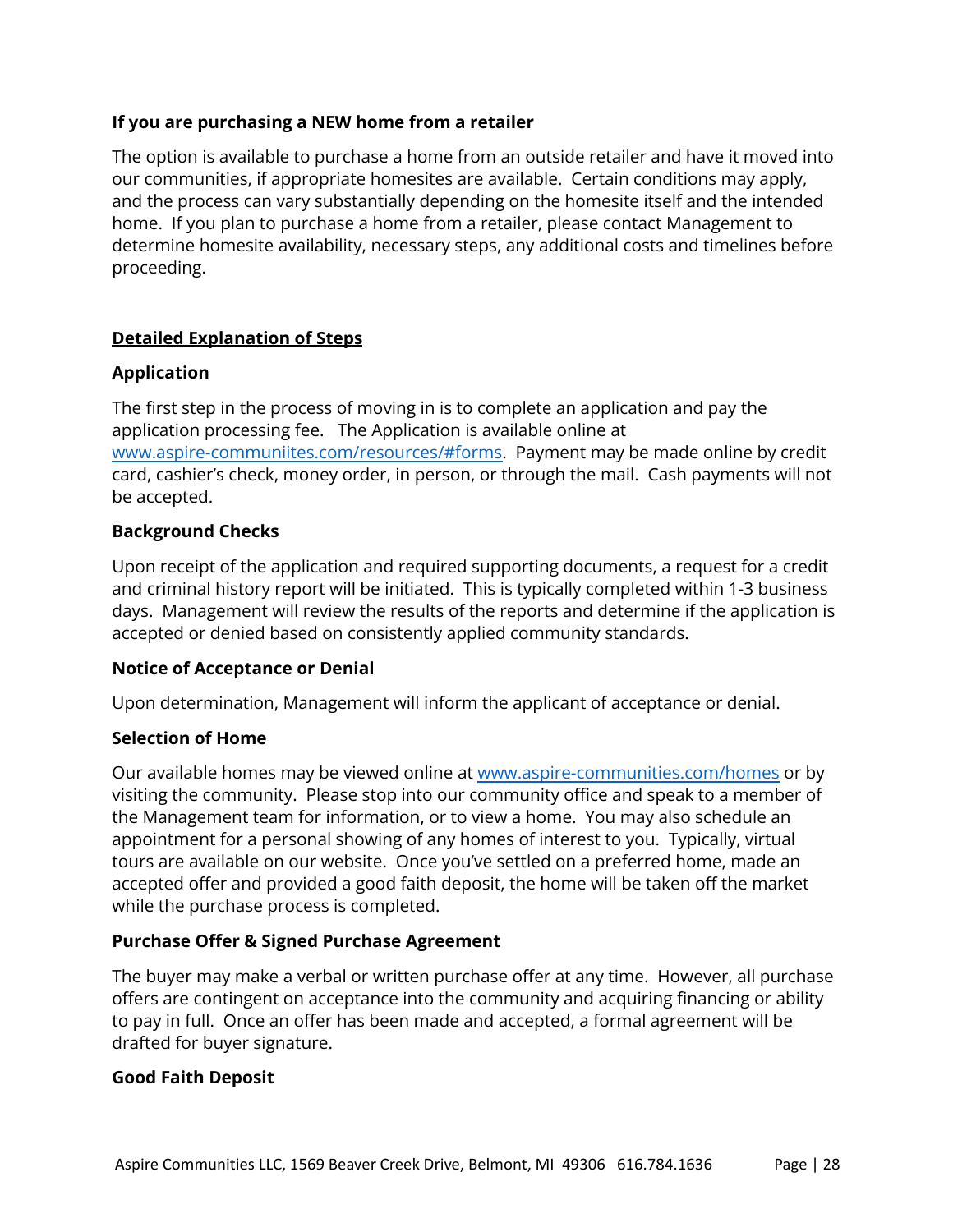Upon signing the Purchase Agreement, a minimum \$500 deposit must be paid by personal check, cashier's check or money order. Cash will not be accepted. The good faith deposit guarantees no other buyers may purchase the home, unless the buyer does not receive approval or is unable to obtain financing. However, the home will continue to be shown to other interested parties until a purchase is completed.

If buyer is accepted into the community and receives financing, the deposit is applied towards the down payment. If the buyer is not accepted into the community or is denied financing the good faith deposit will be refunded.

#### **Direct Payment**

If no financing is required, direct payment may be made for the entire purchase in the form of cashier's check or money order. Cash will not be accepted

#### **Financing Process**

The Management of the communities does not function as a lending institute, and therefore will not directly finance the purchase of a home. However, if desired, our Management will assist in the lending process by working with our preferred lending institutions to help you achieve financing. Buyers are welcome to secure their own financing through other means.

All lenders will require the completion of a credit application. The lender will provide a conditional approval (or denial) and request supporting documents, such as current pay stubs, photo ID, proof of down payment, etc..

The following list will generally be required by all lenders –

- Driver's license
- Current pay stub
- Social security card
- Most recent W-2
- Two months of bank statements
- Good faith deposit
- References

Lenders may require additional supporting documents before approving financing. These requirements will be communicated throughout the process.

#### **Insurance Requirements**

Lenders will require a home-owners insurance policy pre-paid for one year, beginning at the date of closing. A copy of the policy binder and a paid receipt will be required by the lender at closing.

It is recommended that the buyer work on obtaining quotes for insurance early in the finance process to avoid potential delays.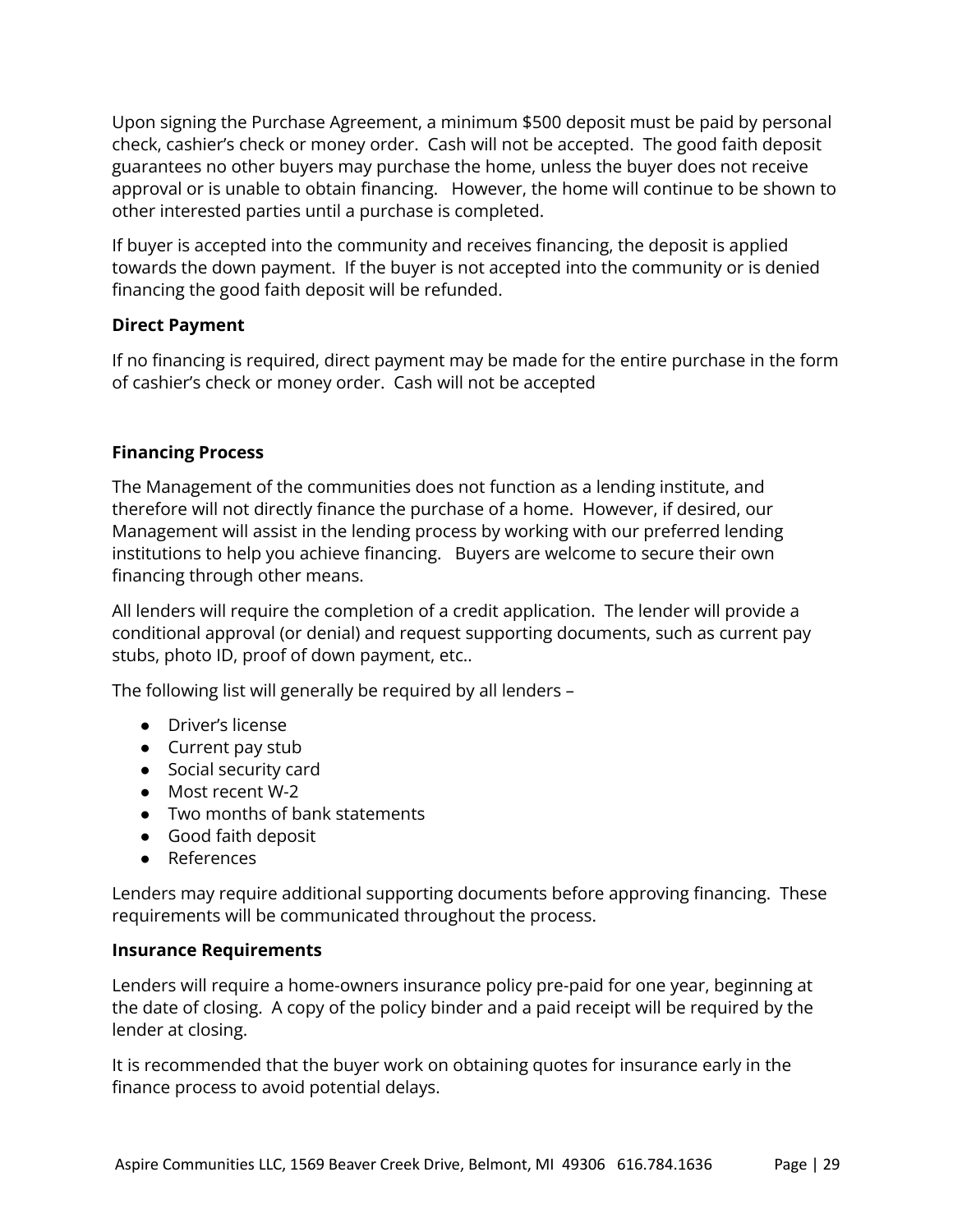#### **Closing**

Upon securing financing approval, a closing will be scheduled with Management to sign all necessary paperwork and insure all conditional requirements have been met. At this time, actual transfer of possession will occur, keys will be issued, a security deposit will be collected, and the first month's homesite rent will be due. The buyer may move in at any time upon completion of both the closing and the orientation.

#### **Lease Agreement**

New residents may lease on a month-to month basis or by twelve (12) month lease for the first year in the community. At the conclusion of the 12-month lease, residents' lease rates will convert to a month-to-month agreement at the then current community rates.

#### **Security Deposit**

The security deposit is required at time of closing and will be equal to one and a half times the current lot rent.

#### **Orientation**

Generally, orientation with Management will be scheduled immediately following the closing paperwork. The orientation is conducted to review and familiarize resident with community guidelines, review warranty information (if applicable) and discuss use of amenities, activities calendars etc...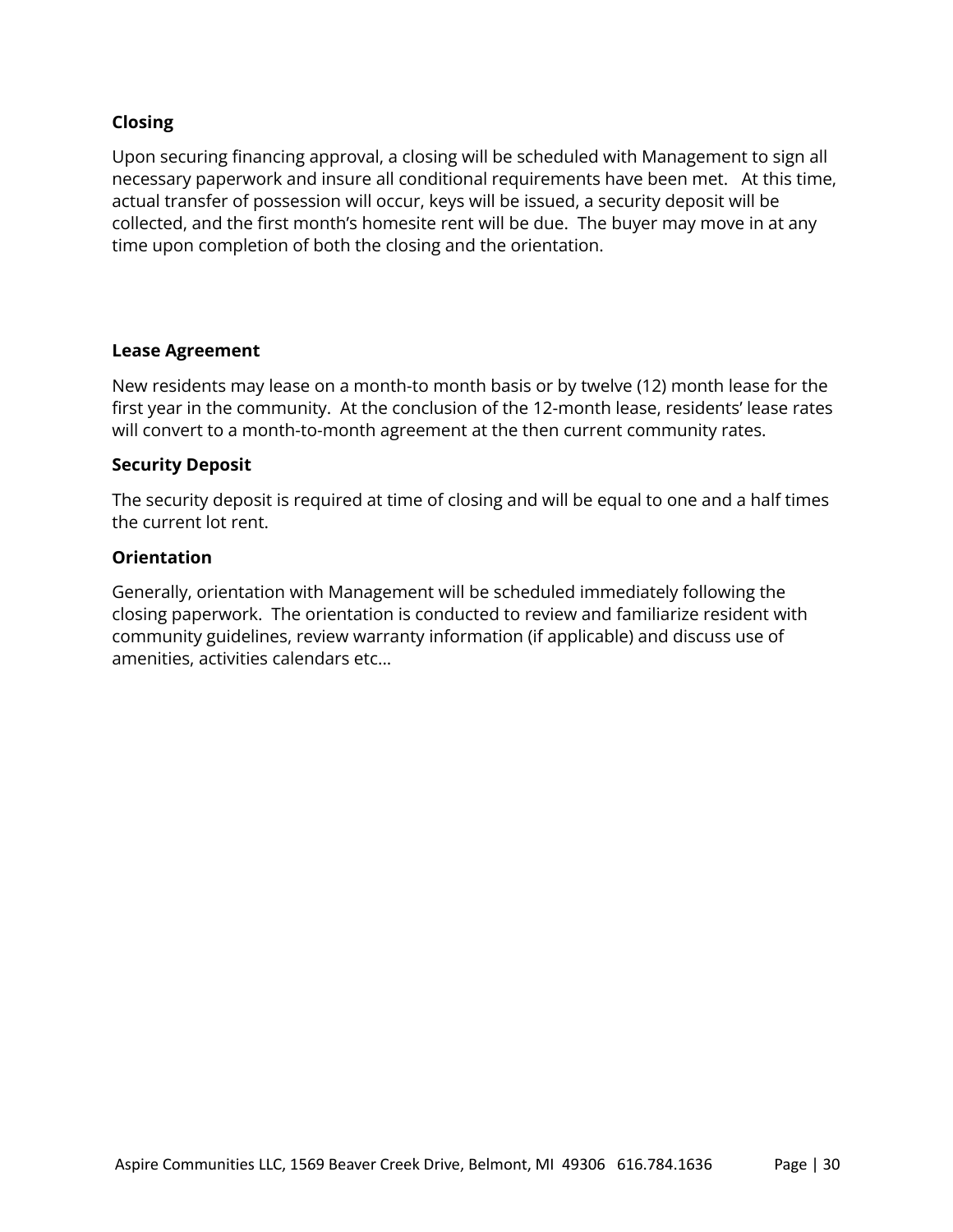# <span id="page-30-0"></span>**Appendix B: Qualifications of New and Pre-Owned Homes**

**Age & Condition:** Homes being moved into the community should be in "new" or "nearly new" condition. Generally, this means no more than one (1) model year old. However, Management will review pictures of the home provided by the owner and make a determination based on the apparent conditions. Under no circumstances will a home greater than five (5) model years old be accepted.

**Size & Style:** Homes may not be less than 832 square feet as a single-wide, (example: 16 x 52), and must be vinyl sided and shingled. Measurements to not include enclosed porches.

**Safety & Quality Standards:** The home must meet HUD construction standards as evidenced by a HUD certification or seal.

**Setup** – All manufactured homes brought into the community are to be installed in accordance with the rules and standards set forth in the general guidelines developed by HUD – See Appendix C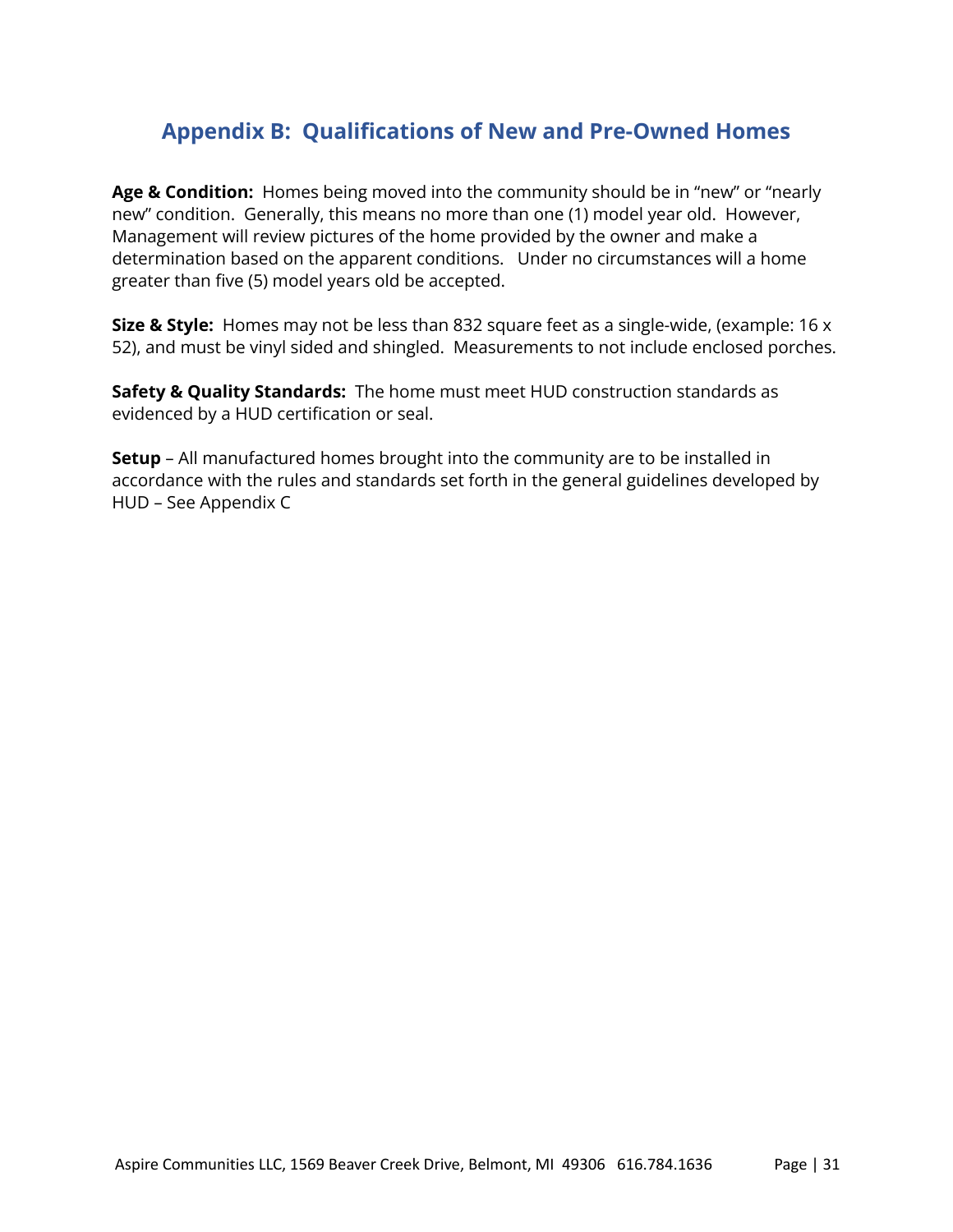# **Appendix C: Installation of a Manufactured Home**

<span id="page-31-0"></span>All manufactured homes brought into our communities are to be installed in accordance with the rules and standards set forth in the general rules developed by the Department of Commerce, Mobile Home Commission, being R125.1601, et seq. and in accordance with the Manufacturers' written installation instructions and the Department of Housing and Urban Development (HUD). For resident's safety and welfare, rules regarding the installation of manufactured homes have been developed by the Michigan Department of Commerce, Mobile Home Commission. Additionally, the manufacturer of resident's home should provide written instructions specifically created for the installation of the manufactured home. Therefore, you should make sure your home is installed by a licensed manufactured home installer who is familiar with the installation requirements, including, but not limited to placement, blocking, and utility (electric, gas, water and sewer) hookups. All manufactured homes brought into this state shall be equipped with at least one fire extinguisher approved by the National Fire Protection Association and one smoke detector approved by the State Construction Code Commission. The homeowner of a home brought into this state for use as a dwelling shall have 90 days to comply with this act. In addition to the above, the community installation requirements and standards are as follows:

- Each homesite shall be numbered and clearly marked for positive identification. Each number shall be easily readable from the street.
- Approved skirting is required and must completely enclose the space beneath the home. Skirting is to be properly ventilated and access panels of sufficient size, in the utility hookup areas, are to be in place. Materials and color are to match or attractively accent the exterior of your home. Residents shall skirt their home within 30 days of its placement on site. The area under the home is to be kept clean and no combustible material, debris or any other storage is to be present.
- Steps leading to the entry doors are to be enclosed concrete, treated wood or synthetic material specifically designed for step applications. Proper handrails must be attached. Steps are to be maintained in a safe and attractive manner. Off-side entry doors are not to be used as a primary entrance.
- All porches and decks must be constructed of treated wood or synthetic material specifically designed for these applications. All exposed sides are to be skirted. Proper handrails must be installed on all exposed sides. Awnings and additions are to be made of approved materials. All are to be maintained in good condition. Prior to installing a porch, deck awning or addition, resident must obtain a consent of management approval form.
- Utility connections of electrical, water, sewer and gas in the home are the sole responsibility of the resident. All utility hookups shall be made in compliance with the department of Commerce, Mobile Home Commission Rule 125.1603, the manufacturer's written instructions and any applicable local codes.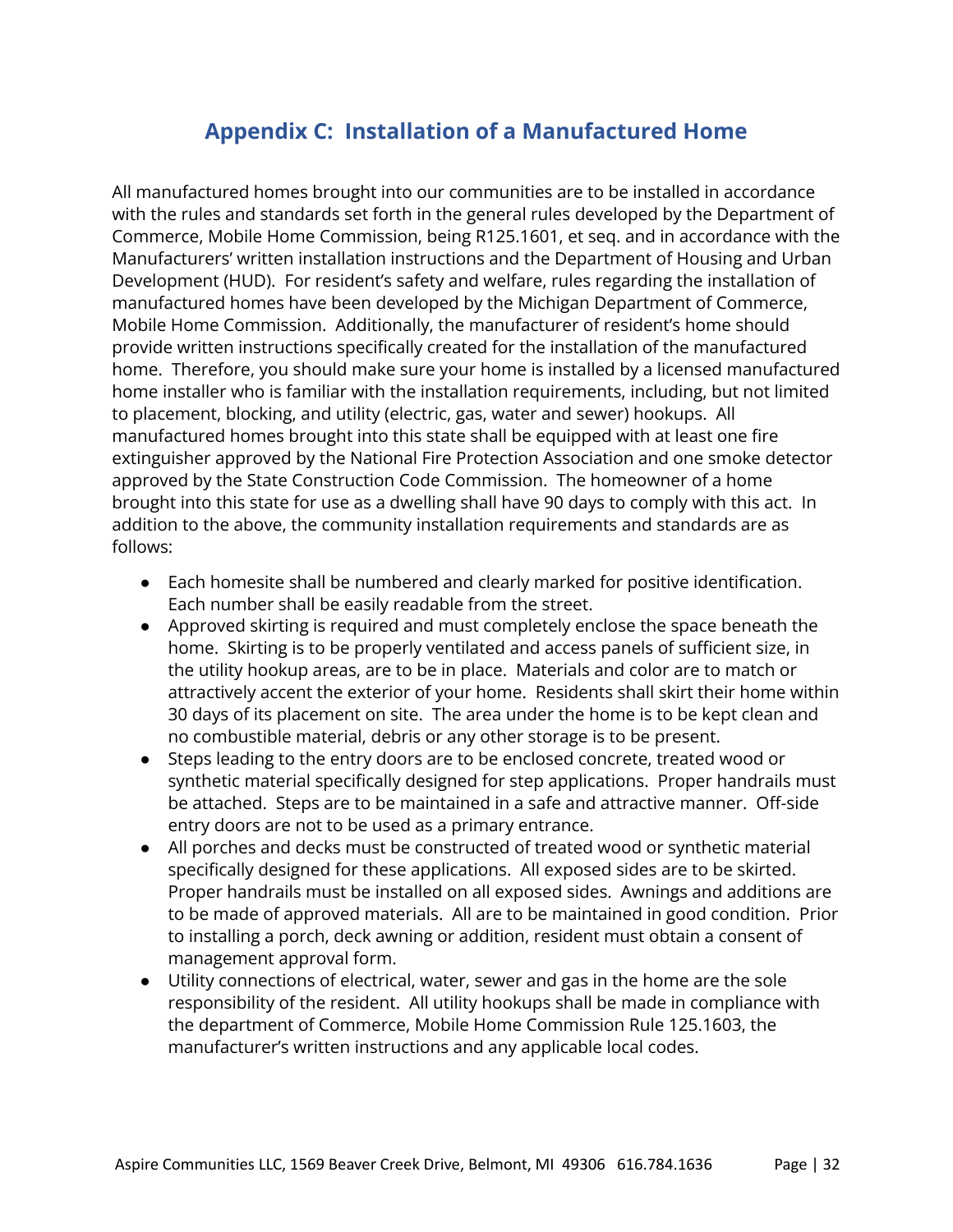- A water supply protection device such as heat tape, UL or similar, must be installed and replaced when necessary to prevent the freezing of service lines, valves, meters and riser pipes.
- On sites with clay crock water services, Resident must insulate the crock to prevent freezing.
- On sites with Thermaline riser water services, a heat rod must be installed to prevent freezing.
- Central air conditioner units must be placed on a cement or other approved slab on the side or rear of the homesite. Window air conditioning units must be securely braced to the home with metal angle or chain bracing and cannot be supported by any extensions to the ground. All air conditioning units must be attractively maintained.
- Hitches must be removed from the home upon installation and stored beneath the home. If hitches have not been removed from the homes currently located in the community, residents must attractively maintain the hitch and the area surrounding the hitch. Upon an on-site resale of the home, resident must remove the hitch or enclose it with approved skirting material.
- Telephone and television cable lines are to be buried under ground during installation by the appropriate company. Residents are responsible for confirming that this is done. The connection line to the home must be installed either under the home or under the siding.
- Satellite dish, antenna or any other device may not exceed one meter in diameter and must be installed in a manner that complies with all applicable codes, city and state laws and regulations and manufacturer instructions. Outdoor reception devices must be installed on resident's home or on the ground of resident's homesite in a location which is not visible from the street. If such placement sufficiently impairs the quality of reception, it must be installed on the home or homesite in the most inconspicuous location possible and must be attractively landscaped and shielded from view to the greatest extent possible. No reception device may be placed so as to obstruct a driver's view of any street, driveway, sidewalk or intersection, nor may they be installed on or encroach upon any common area. Outdoor reception devices and masts may only be as high as required to receive acceptable quality signals and no reception devices and mast may be installed that would extend higher than 12 feet above the roofline without prior written approval of Management due to safety concerns posed by winds and the risk of falling reception devices and masts. Additionally, outdoor reception devices shall not be installed nearer to the lot line than the combined height of the mast and reception device. Outdoor reception devices must be painted an appropriate color to match the surrounding environment. Resident is responsible for the maintenance of the outdoor reception device and is liable for all injuries, losses or other damages to any person or property caused by the installation, maintenance or use of the reception device. A policy of liability insurance covering such injury or damage must be maintained by resident and proof of such insurance must be provided to Management. Upon removal of the outdoor reception device or the termination of resident's tenancy, resident must restore the homesite to its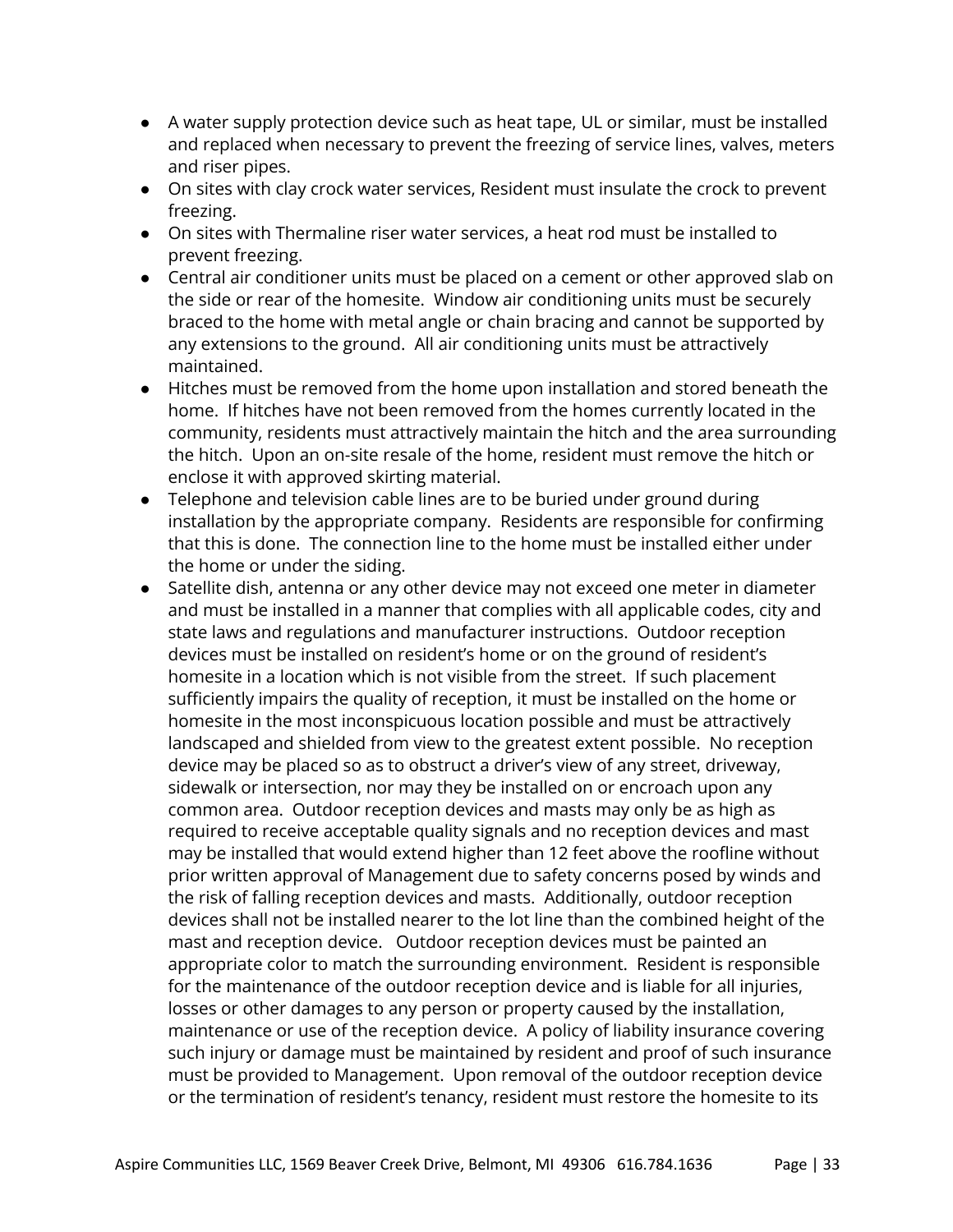original condition. If resident violates any of the above rules, Management may bring an action before the FCC or any court of competent jurisdiction for declaratory relief and Management may recover from resident a fine, reasonable attorney fees, costs, and expenses incurred in enforcing these rules. The laws applicable to the rules and regulations described above are subject to interpretation and change. Therefore, residents are advised that changes in the law, court decisions and rulings by the FCC may affect their rights and obligations regarding the installation of reception devices in the future.

- Residents shall be solely responsible for any damage to community property or that of other residents resulting from the installation of the manufactured home.
- Fences may not be installed around or upon the homesite.
- Residents may, after supplying the proposed plan to Management, and obtaining written approval, increase the foundation size on their homesite, provided the foundation system meets the requirements set forth by the Department of Consumer and Industry Services Manufactured Housing Commission as may be amended from time to time and HUD (the department of housing and urban development). In addition, the resident will be required to pay for this additional work.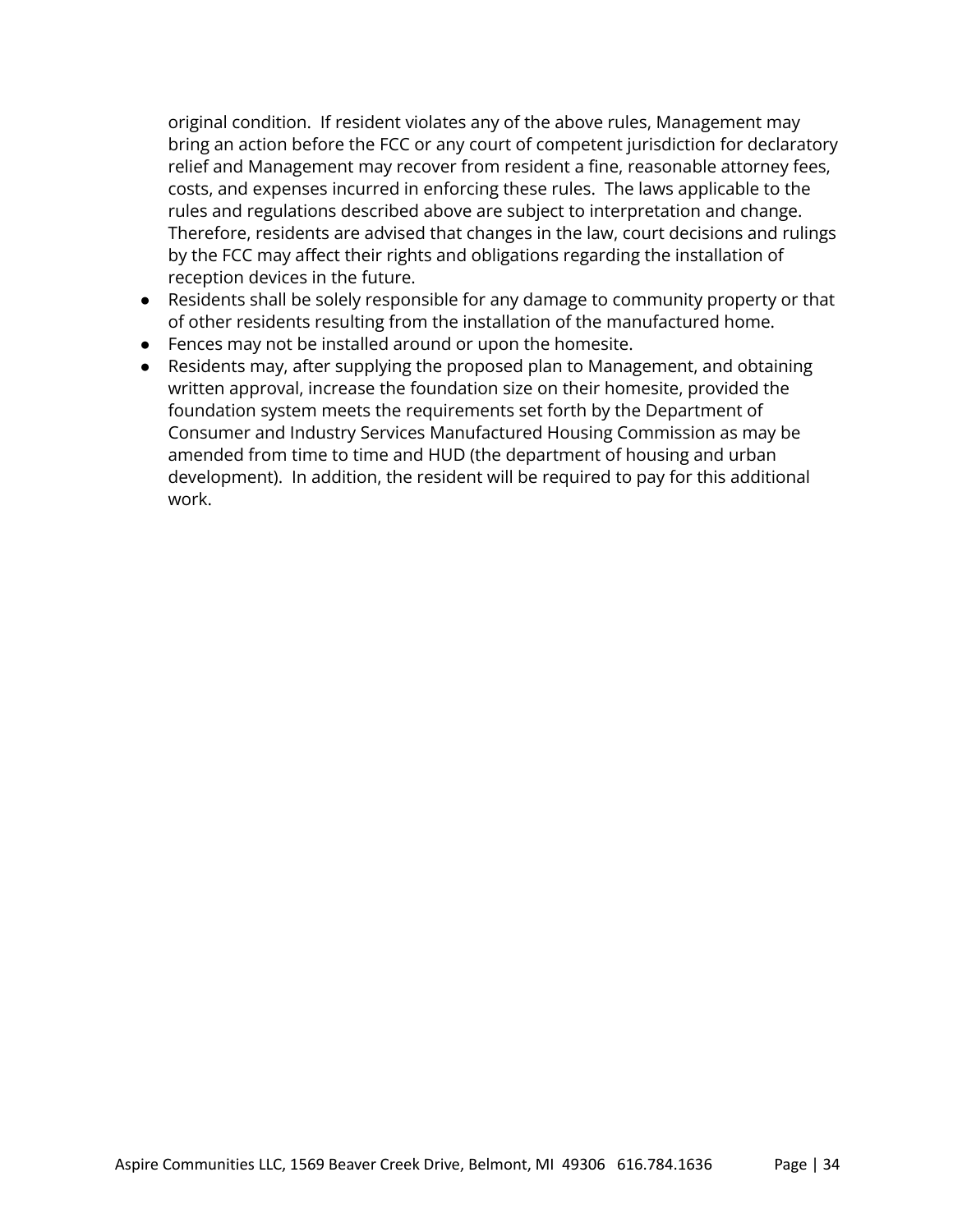# **Appendix D: Resale and/or Removal of Home**

#### <span id="page-34-0"></span>**On-Site Resale**

The right to occupy a home on the leased homesite is not unconditionally transferable with the sale or transfer of title to the manufactured home. To ensure that the purchaser of your home will be permitted to keep and occupy the home on the homesite, the following criteria must be meant.

- **●** The exterior physical condition of the manufactured home and homesite must be in good condition (windows, exterior siding, roof, steps, porches, decks, lawns, etc.)
- **●** Prior to offering the home for sale, resident is required to have Management inspect the exterior of the home and homesite to ensure they are in compliance with community standards. See Appendix E: "Resale Inspection"
- **●** The inspection fee of \$30.00 must be paid prior to the inspection. The inspection fee is valid for year. However, if the home is not sold within 60 days, an additional inspection will be required at no cost to the resident.
- **●** All repairs requested on the resale inspection must be completed prior to the sale of the home.
- **●** Two 18" x 24" For Sale signs may be placed in the windows of the home.
- **●** The buyer must apply for lease and be approved by Management PRIOR to closing on the sale of the home.
- **●** If buyer occupies the home before obtaining community approval for residency, the buyer will be deemed a trespasser and may be evicted from the community.
- **●** The resident will remain responsible for all rent and other charges which may accrue, regardless of whether the resident continues to occupy the home.
- **●** Any improvements, alterations or additions to the home and/or homesite which are to remain on the home or homesite following the onsite sale of the home must be sold and ownership transferred to the buyer.
- **●** It shall be the responsibility of the buyer to have any anchoring systems inspected by a licensed installer to ensure that they have been properly installed, activated and maintained.

#### **Removal of Home**

- Resident, if on a month-to-month lease, must provide Management with 30 days written notice of intent to remove the home from the homesite.
- If the tenancy is pursuant to a written lease and resident intends to remove the home on expiration of the lease, resident must, at least 30 days prior to the expiration of the lease, provide Management with a written notice of intent to remove the home.
- The removal of a home by resident prior to the expiration of the lease term may result in the resident's continued liability for rent until the expiration of the lease term or until Management is able to lease the homesite, whichever occurs first.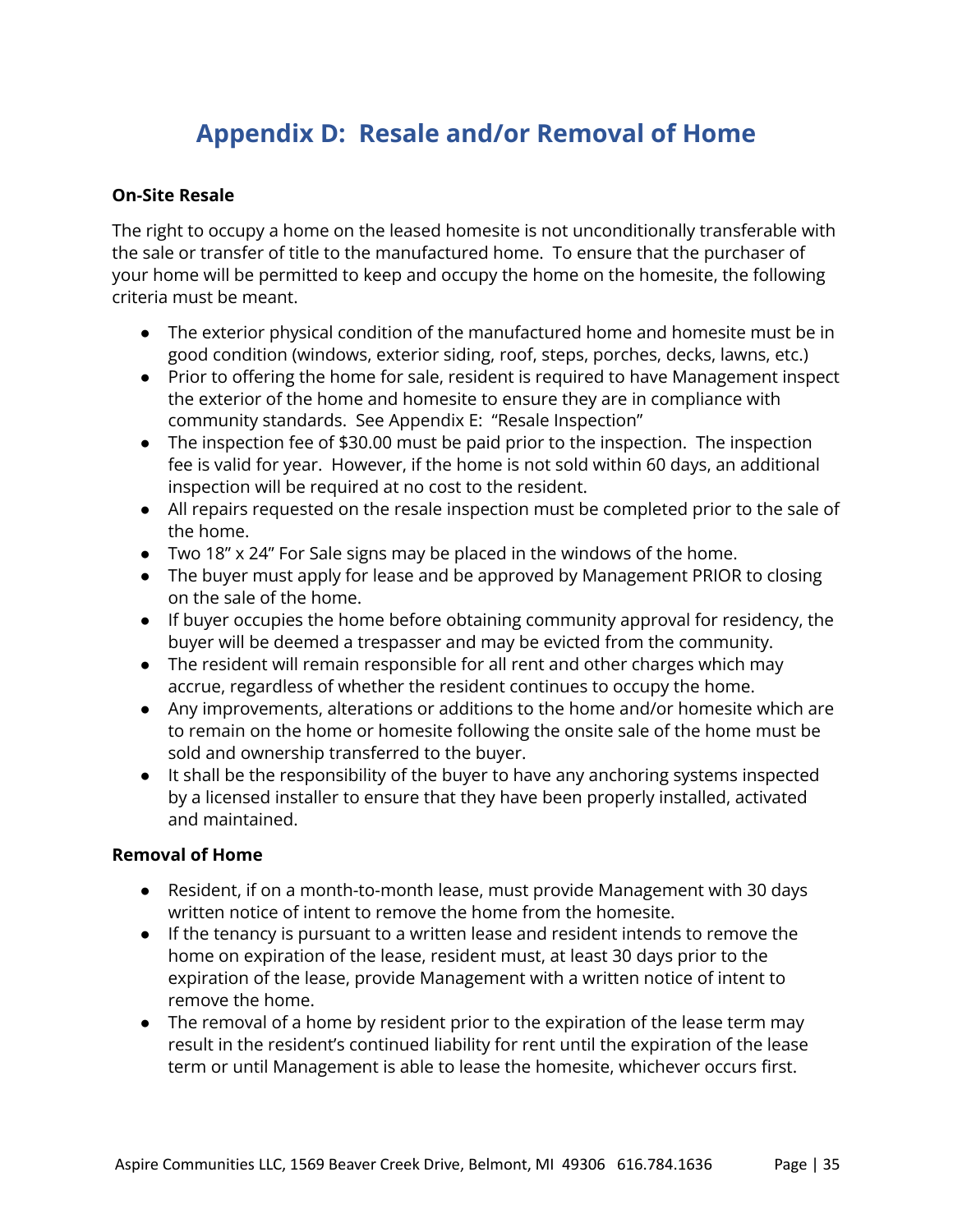- All rents and all applicable charges due by Resident to Management must be paid in full prior to the removal of the home from the leased site.
- Failure to provide a timely written notice will result in Resident's continuing liability for payment of rent for a 30-day period commencing with the date Management receives written notice of Resident's intention to vacate or if the home is removed without any prior written notice, then Resident shall remain liable for rent for a 30-day period commencing with the date the home is removed from the community.
- The homesite must be left in a clean and neat condition.
- Any improvements or installations placed on the leased site including but not limited to decks, sheds, porches, tie-downs, anchoring systems, awnings, carports, etc. must be removed from the homesite. These items do not become fixtures or property of the community.
- Only concrete slabs, piers, trees, and shrubs may remain on the homesite following the removal of the home.
- Any expenses incurred by Management in restoring the site to its original condition, such as the cost of removing items, including but not limited to trash, sheds, anchoring systems and tie-downs will be charged to the resident.
- Resident shall be solely responsible for any damages to community property or that of other residents resulting from the removal of the home from the community.
- Management assumes no responsibility if a dealer, bank or other secured party removes resident's home from the community, except for Management's failure to perform a duty or negligent performance of a duty as implied by law.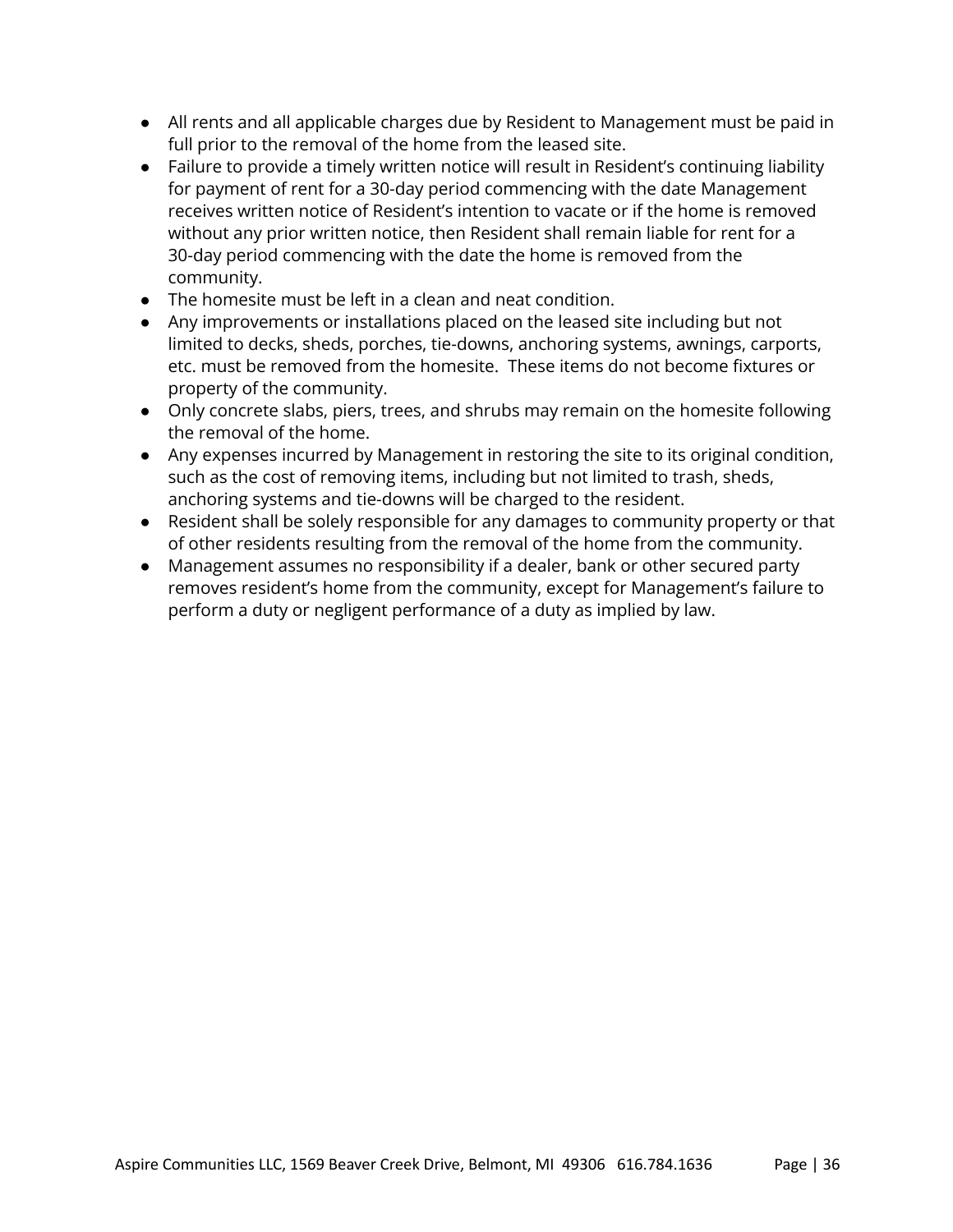# **Appendix E: Homeowner's Resale Inspection**

<span id="page-36-0"></span>Any resident wishing to sell their home must notify Management and schedule a resale inspection. Any buyer wishing to move in must receive community approval and attend an orientation as addressed elsewhere in this guidebook.

Management does not warrant that the home inspected is in conformity with applicable building codes, that the home is free from defects or that the mechanical, plumbing or electrical systems, including appliances connected, are in working order. The Resale Inspection does not create any warranty of merchantability and there are no other warranties created herein. Resident/Seller acknowledges that the Resale Inspection conducted at

Resident/Seller's request is for determination of whether the manufactured home is eligible to remain in the manufactured home community in accordance with applicable Community Guidelines, if sold. Resident/Seller agrees that such inspection is not for the benefit of any prospective purchaser and that Resident/Seller shall not hold such resale inspection report out to a prospective purchaser as a representation of the condition of the home proposed to be sold or its fitness for sale.

Smoke detector(s) and a fire extinguisher (minimum rating 2A-10-BC) must be present in accordance with ACT 133 of the Public Acts of 1974, being 125.771 et seq. of the Michigan Compiled Laws.

All items listed below will be inspected. Should any item not be in compliance as far as the aesthetics or condition of same, it will be noted on the homeowner's Resale Inspection report for replacement, repair or removal.

Condition of Exterior: home; adjacent structures; visible address; doors; window; siding; skirting; is painting needed; rusty screw heads in siding; is power washing needed; steps; handrails; porches; decks; railings; awnings; carports; shed type, size ten (10) foot clearance, is painting needed, doors; air conditioner bracing, lawn; parking area cleanliness; sidewalk and patio; site light (if present); general cleanliness of site; plantings; antennas.

Resident must have a signed 60 day Resale Authorization from Management and buyer must be approved prior to finalizing sale of home.

Resale Inspection charge of \$30.00 is valid for one 1 year. If the home is not sold within 60 days after receiving the Resale Authorization, Management must re-inspect home for any discrepancies when the resident has a new buyer.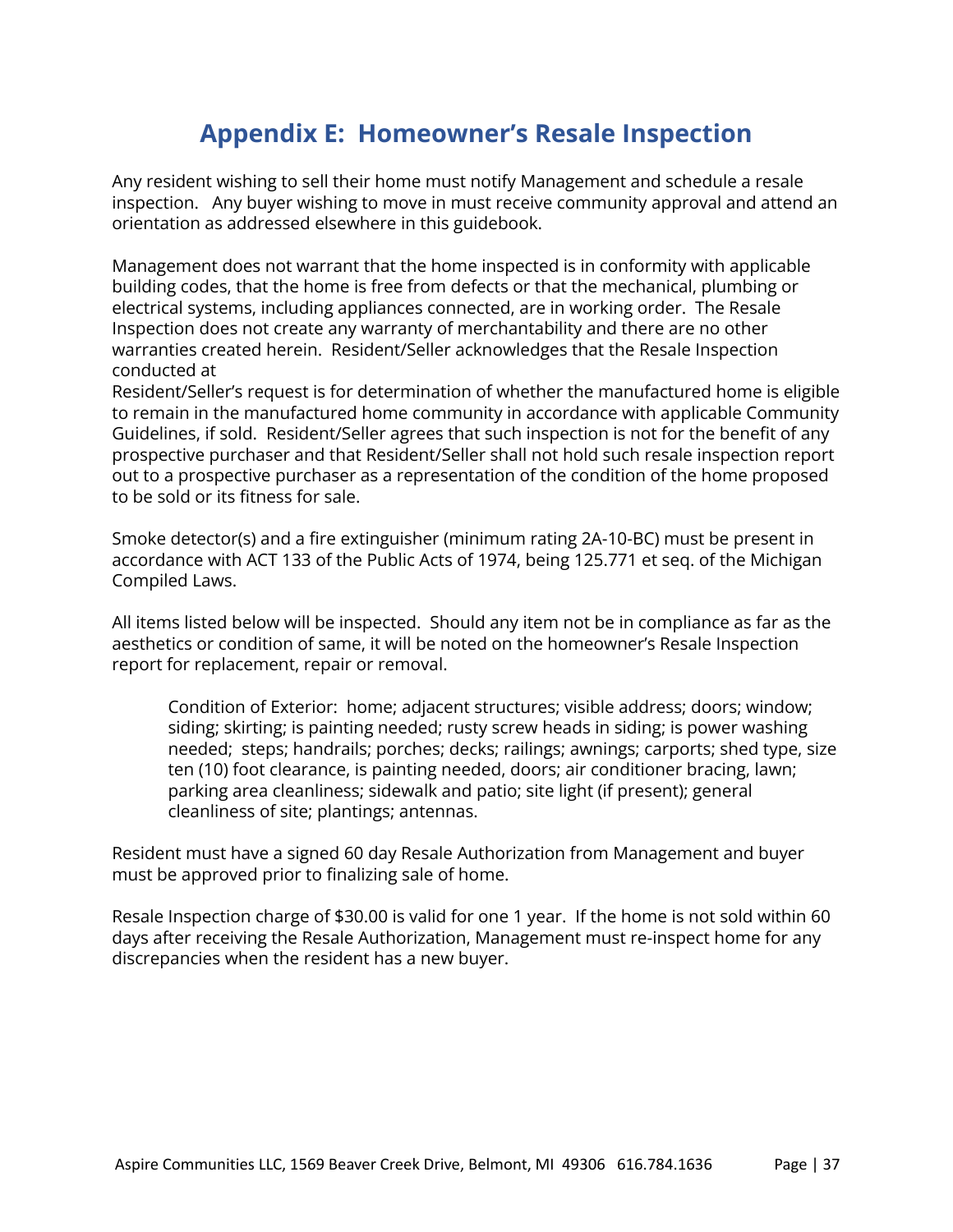# **Amendments**

#### <span id="page-37-0"></span>**October 4, 2021**

The following updates to the Community Guidelines will take effect January 1st, 2022. They primarily address how we will manage situations in which a resident fails to comply, in part or in whole, with management requests for repair and maintenance to a resident's home or homesite.

- 1) Residents who face or anticipate challenges in completing any required repairs and maintenance are always encouraged to meet with their Community Manager promptly after an inspection report is issued in order to help you explore options to ensure completion, rather than face adverse actions.
- 2) A written plan for completion, agreed on in writing, between the resident and Community Manager may establish a new timeline for completion. It should be developed in a timely manner and not after already missing deadlines. It must contain satisfactory detail, a firm commitment and may require specific milestones or evidence of ongoing progress. Community management will provide a document for your signature and records, authorizing your plan, any new deadlines, and understanding of next steps if the plan is not adhered to.
- 3) Residents who present plans and sign agreements after already missing a deadline may still be subject to administrative fees as detailed, at the discretion of the Community Manager and based on prior communications or lack thereof.

#### **4) Definition of a Non-Compliant Home or Homesite:**

A home or homesite is considered "Non-Compliant" when any repair and maintenance requests are incomplete and overdue, regardless of the level of completion or the severity of the items noted. An item is considered overdue when not in satisfactory conditions and after having exceeded the written deadline for repair and maintenance tasks given by the Community Manager, unless an extension and/or plan was approved in writing.

- 5) **Administrative Fees for Non-Compliant Homes:** Due to the cost and time associated with the additional follow-up and re-inspections required for non-compliant homes or homesites, beginning June 1<sup>st</sup>, 2022, an administrative fee of \$100 per month will be assessed. Fees will be assessed for any homes or homesites that have overdue repair and maintenance issues and remains out of compliance after any communicated written deadlines, unless an extension and/or plan was approved in writing.
	- a. Residents who are in a state of non-compliance may have their access to amenities, such as use of the clubhouse, pools, or other features revoked until their home is in compliance and may be ineligible for any incentives, or special offerings available.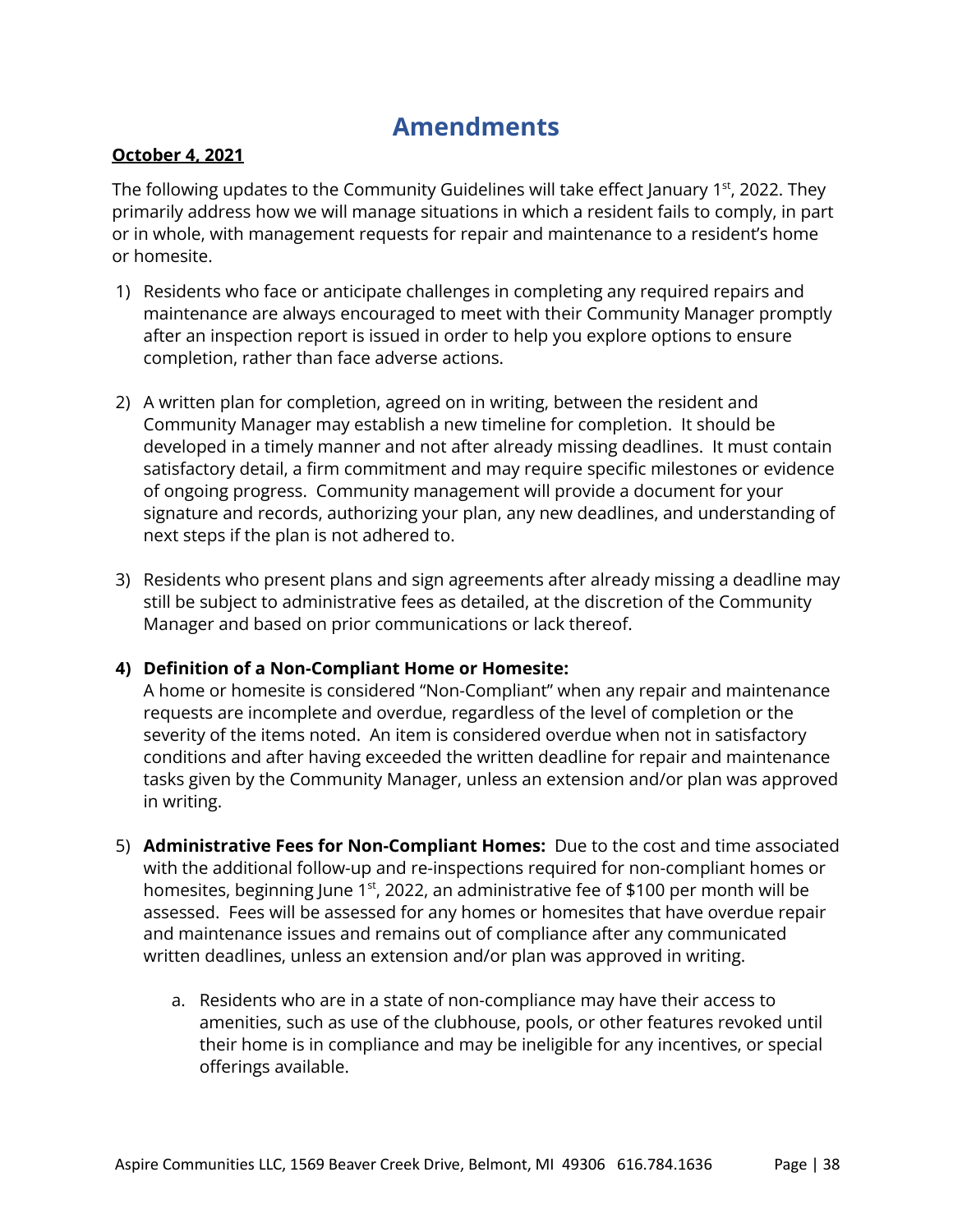- 6) Management will automatically address overdue maintenance issues on the homesite, such as yard and landscaping features (unrelated to the home itself, which includes outbuildings, attachments and accessories as these are the property of the resident) after the deadline at the resident's expense per our fee schedule.
- 7) Inspections are one tool we use to ensure adherence to the community guidelines. However, moving forward, we are not specifically designating "Spring" as the time for inspections. We will more generally rate homes within the community annually, based on their overall conditions, focus first on those in most need of care, and then work the rest in throughout the year. As many of our residents jump right into maintenance needs whenever the weather turns nice, this will save the trouble of doing an unnecessary inspection as well as free up more time for those in need of more impactful repairs.

#### **Cost Schedule for Home and Homesite Repairs**

The following rates will apply to any overdue work that is completed by, or contracted by, community management for homesite issues that are typically the responsibility of the resident:

- Repairs and maintenance, including yardwork, completed by community staff Not less than \$50 for up to the first 30 minutes of work, including travel time to and from supply houses, and \$100/hour thereafter, in addition to cost of supplies and equipment rental
- Repairs completed by outside contractors Resident will be charged the full value of the contractor invoice, plus 10% for administrative costs on the part of management.
- All charges shall be payable within 30 days, unless a payment plan is approved with management.

The following items are being included based on resident inquiries during the past year and are to offer clarification.

#### **Modification To Landscaping Requirements**

Shrubs, trees, ornamental bushes, hedges etc…must be trimmed as required. Shrubs and bushes should be managed to not create an overgrown appearance. Those directly against the home should not block windows or exceed the height of the home. Address numbers must remain visible and any bollard lights, yard marker posts, community signage, etc…must be fully exposed and not covered by shrubs and bushes.

#### **Hammocks**

To protect trees, Hammocks may only be used on well-established trees and using tree straps made of webbing to protect the trees. Hammocks must be stored away when not in use.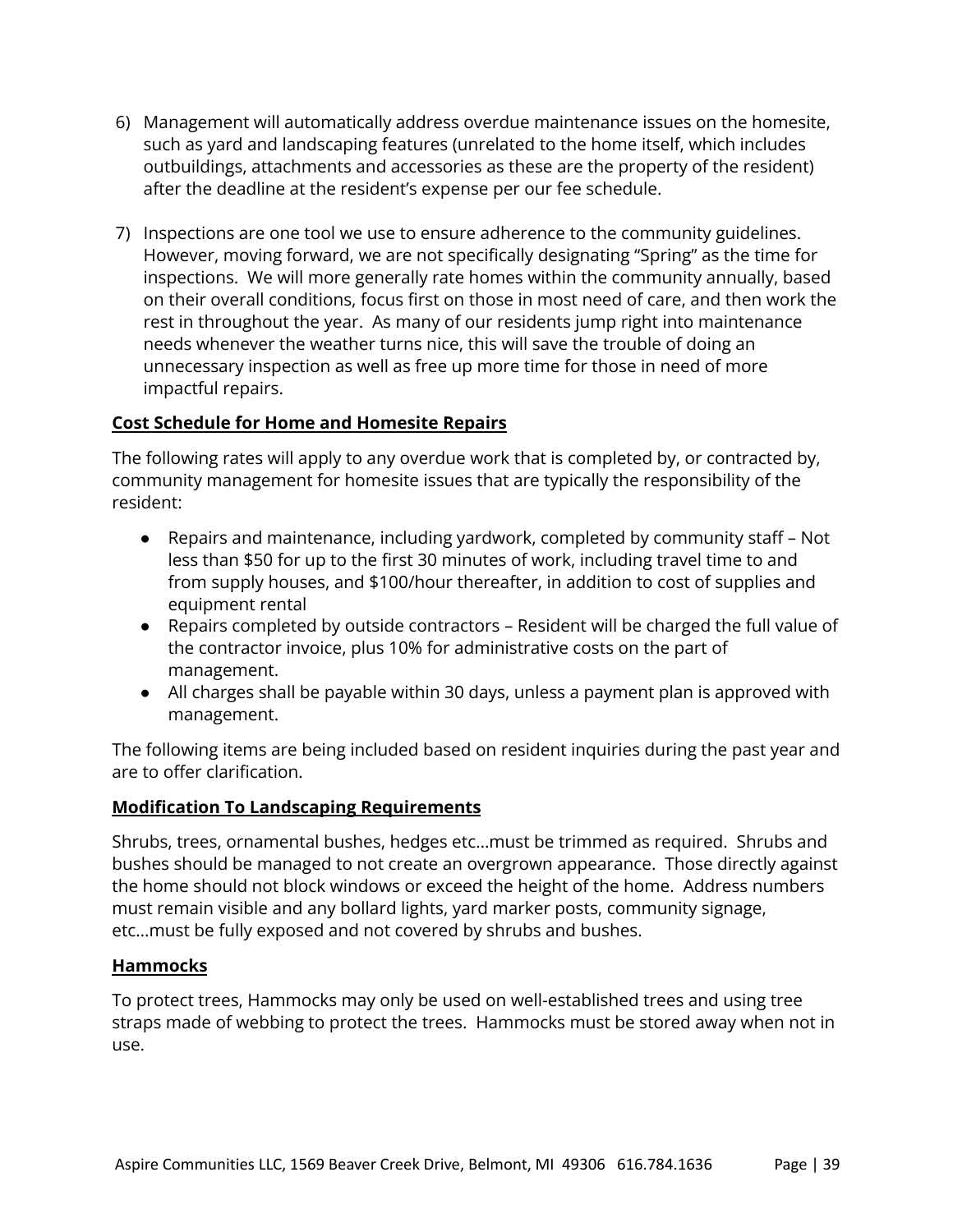#### **February 23, 2022**

● **Electronic Notice**. In lieu of written notices, it understood that e-mail is the official form of communication between Management and Residents for any and all notice requirements outlined in this Agreement. This includes, but is not limited to, all notices of demand for payment of rent and notices of demand for possession in accordance with MCL 600.5718. Unless otherwise required by federal or state law, Management may also adopt Rules and Regulations that allow for notice to be given to Resident by electronic means such as (i) posting on our [Website/Portal], (ii) social networking sites, (iii) or such other generally recognized and utilized electronic means such as, but not limited to, group email distribution. The Rules and Regulations adopted by Management for such notice shall be posted and distributed in such a manner as to reasonably ensure that all residents have notice of the approved method(s) and an opportunity to ensure that said owners have registered and will receive actual notice of any future communications. Resident acknowledges that for purposes of this notice provision we are able to send electronic mail to you and you are able to receive electronic mail from us at the following resources and the e-mail and the control of the control of the control of the control of the control o  $1.$  It is the Resident's responsibility to read all email communications that impact their

obligations under this Lease.

- **Interruption of Services**. This Lease shall not be affected by, and there will be no reduction of rent for, and no constructive eviction or interference shall be claimed or allowed because of, the interruption or curtailment of any service or utilities or any inconvenience or discomfort arising from repairs or improvements made in the Premises.
- **Electronic Payment**. Rent payments must be made only online, via ACH (Automated Clearing House) or other authorized electronic means that Management may adopt pursuant to its Rules and Regulations. Cash is not accepted.
- **Rules and Regulations**. Resident shall comply with all of the provisions listed in the attached Aspire Community Living Guidebook (the "Rules and Regulations") governing the premises and the manufactured home community. Resident shall also comply with all of Management's changes and additions to the Rules and regulations that are made pursuant to the provisions of the Michigan Mobile home Commission Act and rules promulgated there under. Concurrently with the execution of this Lease, resident acknowledges receipt of a copy of the Rules and Regulations.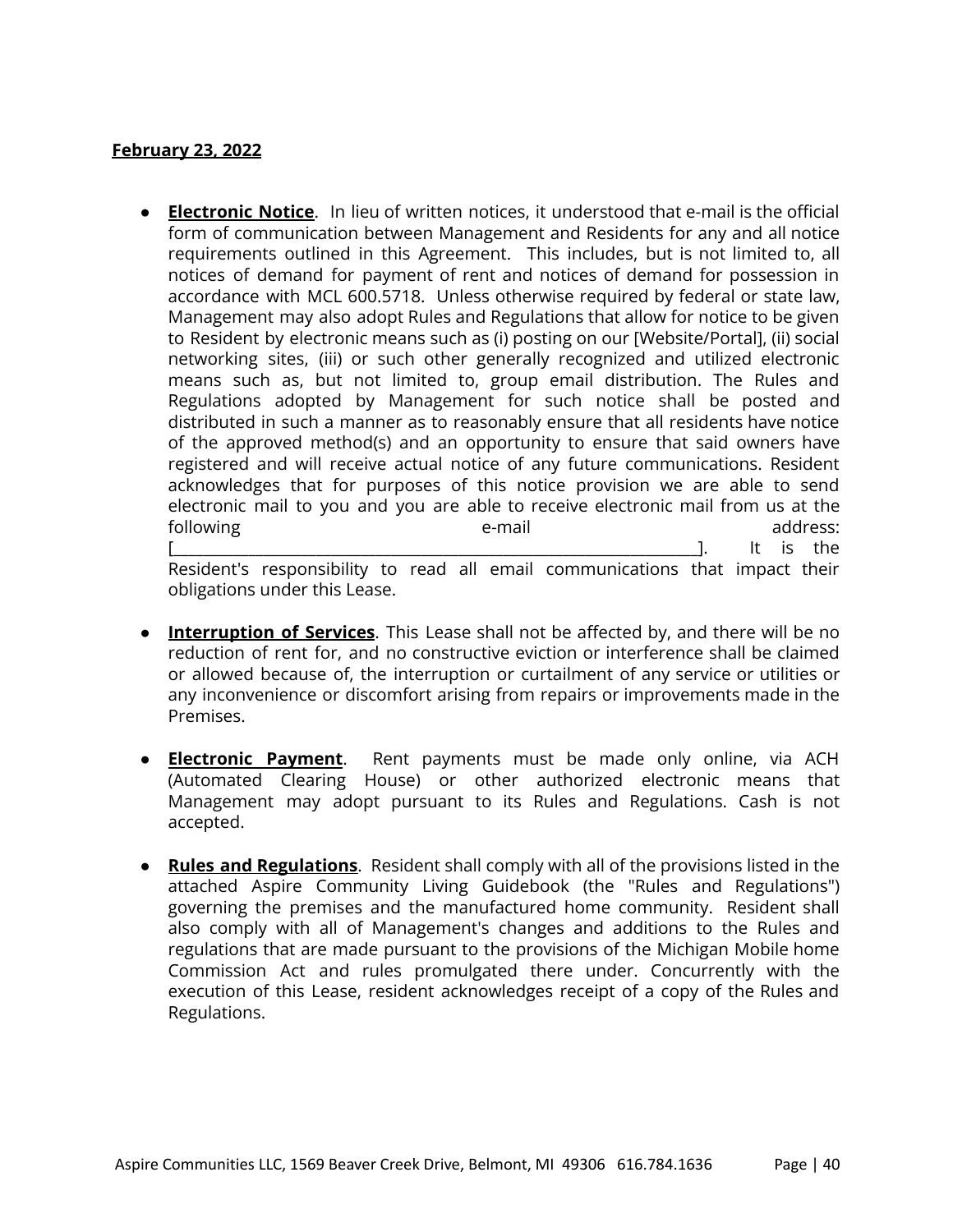# <span id="page-40-0"></span>**The Community Living Agreement & Acknowledgement**

I/We hereby acknowledge receipt of the Community Living Guidebook and agree:

- To indemnify and hold harmless Management or community owner(s) of all liability claims which are not attributable to Management's neglect for damage, fire, theft, injury, accidents, or death of or to any resident living in their home or using community grounds, streets, sidewalks, parking areas, equipment, clubhouse, or other community-owned facilities. Injuries or accidents which occur on Management's common grounds or their facilities shall be immediately reported to Management and followed up, in writing, within 7-days of occurrence.
- To the terms and conditions set forth in the Community Living Guidebook, or as may be amended by Management from time to time.